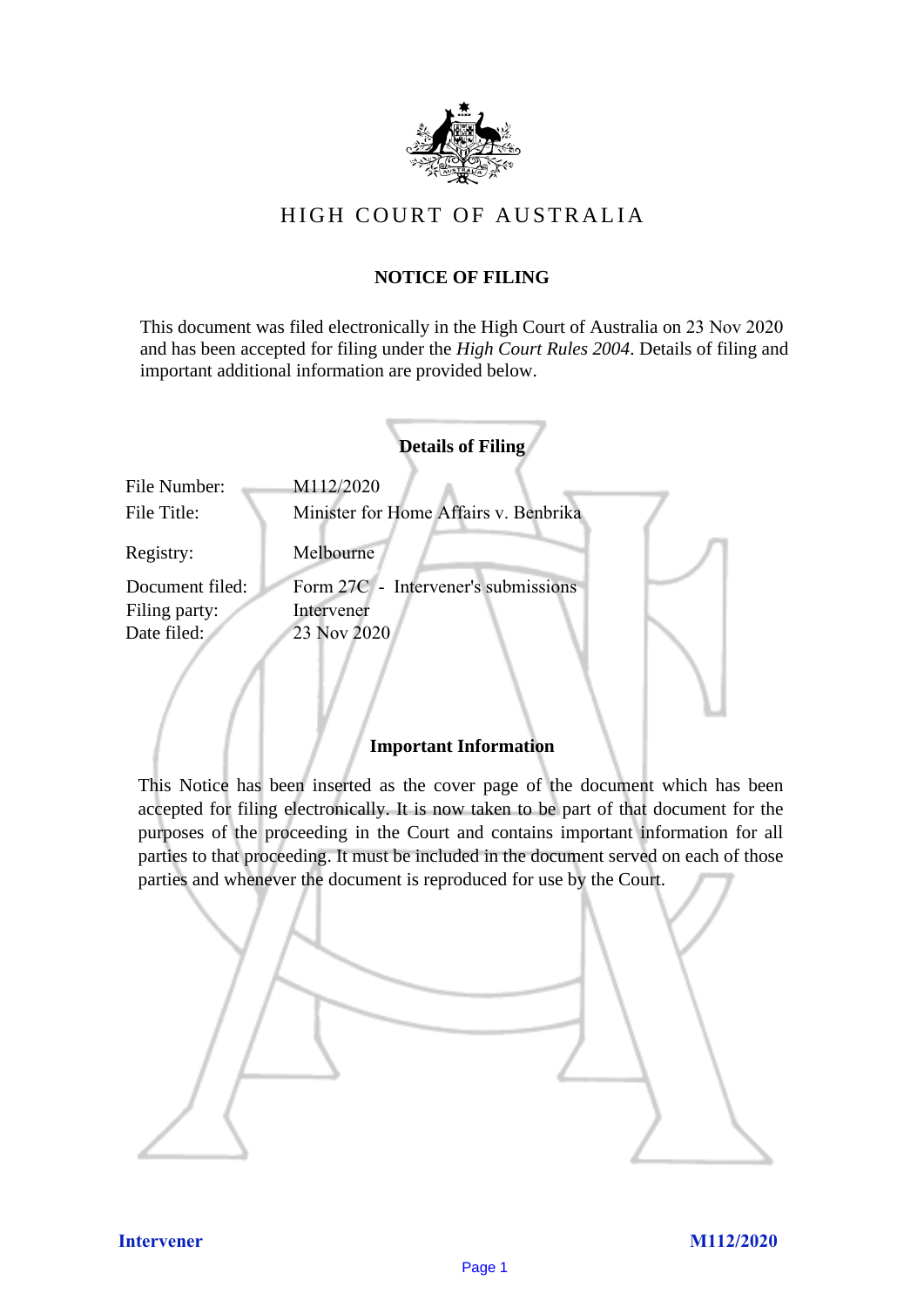# **IN THE HIGH COURT OF AUSTRALIA MELBOURNE REGISTRY**

BETWEEN:

# **MINISTER FOR HOME AFFAIRS** Applicant

and

**ABDUL NACER BENBRIKA** Respondent

**ATTORNEY-GENERAL OF THE COMMONWEALTH** Intervener

# **SUBMISSIONS OF THE ATTORNEY-GENERAL OF THE COMMONWEALTH (INTERVENING)** IN THE HIGH COULT OF AUSTRALIA<br>
INTERVENER TOR HOME APPAIRS<br>
ARDEN AN ARCHER MINISTER FOR HOME APPAIRS<br>
ARDEN AN BANDIN ANCER BANDING<br>
ATTORVEY-GESEERAL OF THE COMMONWEALTH<br>
SUBMISSIONS OF THE ATTORVEY-GENERAL OF THE COMMO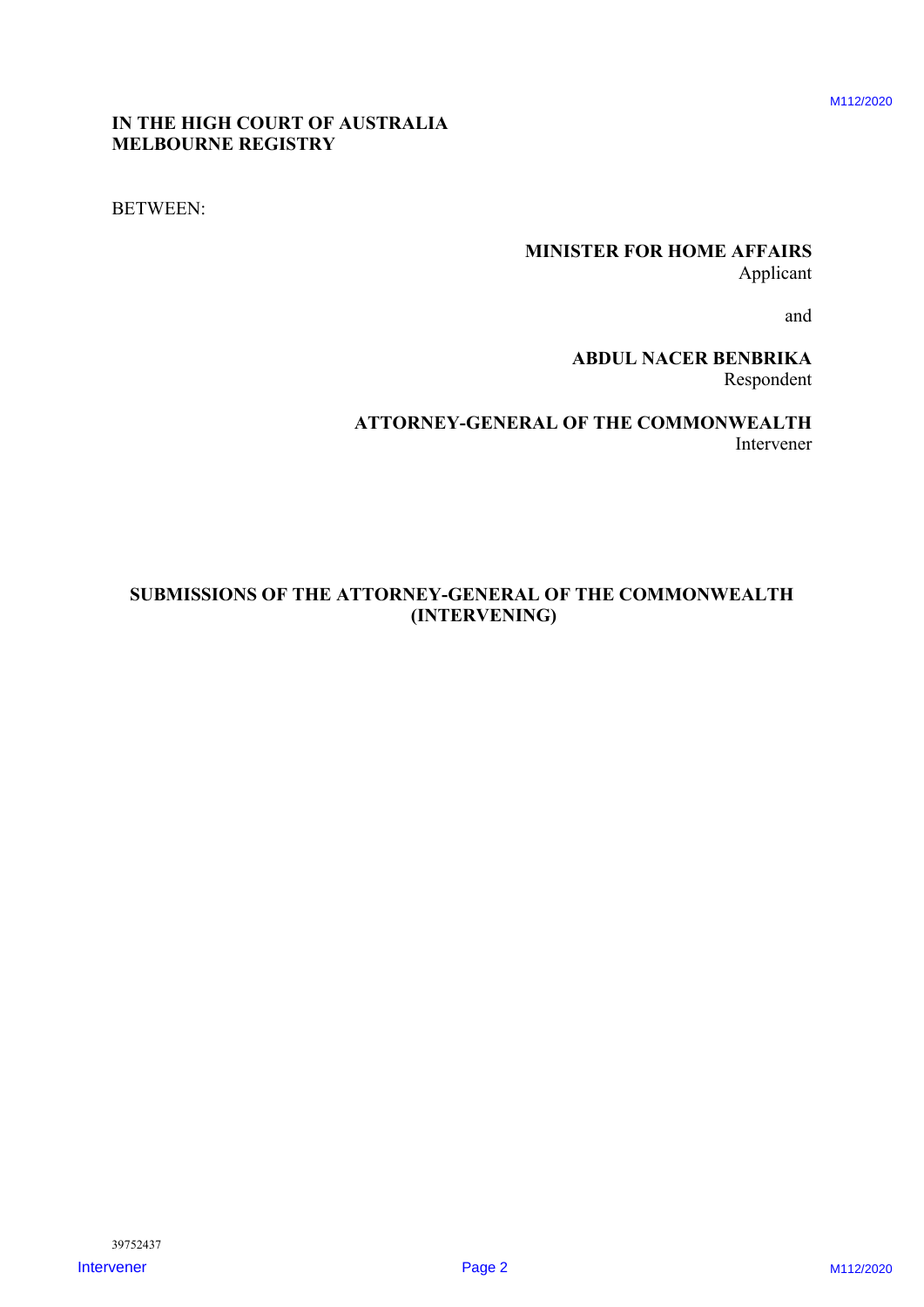### **PART I FORM OF SUBMISSIONS**

1. These submissions are in a form suitable for publication on the internet.

### **PART II BASIS OF INTERVENTION**

2. The Attorney-General of the Commonwealth intervened in the proceeding under s 78A of the *Judiciary Act 1903* (Cth) (the **Judiciary Act**) in support of the applicant (the **Minister**) before the cause pending in the Court of Appeal was removed into this Court.

### 10 **PART III ARGUMENT**

### **A. INTRODUCTION AND SUMMARY**

- 3. On 4 September 2020, the Minister applied to the Supreme Court of Victoria under s 105A.5 of the *Criminal Code* (Cth) (the **Code**) for a continuing detention order (**CDO**) in relation to the Respondent (QRB 3-5).
- 4. Under s 105A.7 of the Code, on an application under s 105A.5, the Supreme Court may make a CDO in relation to a terrorist offender if it is satisfied: (i) to a high degree of probability, on the basis of admissible evidence, that the offender poses an unacceptable risk of committing a serious offence against Pt 5.3 of the Code if the offender is released into the community; and (ii) that there is no other less restrictive measure that would be effective in preventing the unacceptable risk. **PART 1 FORM OF SURVALISHONS**<br>
1. These submissions are in a form stable for publication on the internet.<br> **PART III** BASIS OF INTERVENTIFY<br>
2. The Albertony Greend of the Communevatib interveneral in the protecting und
	- 5. If the CDO is made, s 105A.3(2) of the Code provides that it will authorise the detention of the respondent in a prison for the period the order is in force.
		- 6. On 8 October 2020, Tinney J reserved the following question for the consideration of the Court of Appeal under s 17B(2) of the *Supreme Court Act 1986* (Vic) (QRB 77-78):

Is all or any part of Division 105A of [the Code] (and, if so, which part) invalid because the power to make a [CDO] under s 105A.7 of the Code is not within the judicial power of the Commonwealth and has been conferred, inter alia, on the Supreme Court of Victoria contrary to Chapter III of the Commonwealth Constitution?

- 40 7. On 27 October 2020, Tinney J made an interim detention order under s 105A.9 of the Code in relation to the respondent (QRB 79-80).
	- 8. On 2 November 2020, on the application of the Attorney-General of the Commonwealth under s 40(1) of the Judiciary Act, the question reserved for the consideration of the Court of Appeal was removed into this Court (QRB 92-93).

Submissions of the Attorney-General of the Commonwealth Page 1

30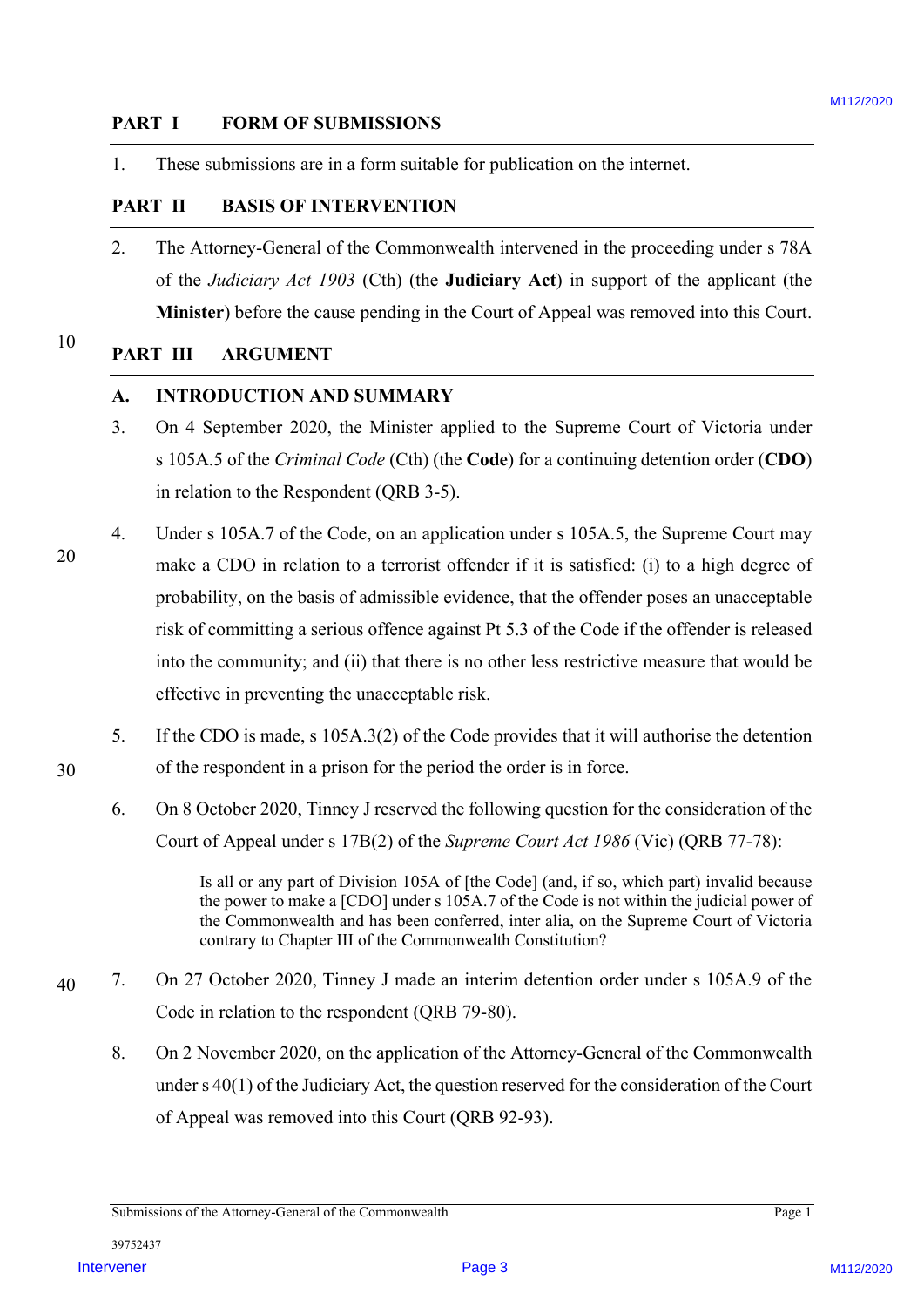- 9. The Commonwealth submits that the question reserved should be answered "No". In summary, the Commonwealth makes that submission for the following reasons.
	- 9.1. Although the power to impose detention as an incident of adjudging and punishing criminal guilt is exclusively judicial, the power to impose detention other than as punishment for a breach of the law is neither exclusively judicial nor exclusively executive. Whether such a power is properly characterised as judicial power will depend on the application of the ordinary principles governing the separation of powers.
	- 9.2. It follows that a power to impose detention other than as punishment for a breach of the law can be conferred by the Commonwealth Parliament on a court under Ch III of the Constitution, provided that: (i) the features of the power, and the process by which it is exercised, are such that the power is properly characterised as judicial power; and (ii) the power is to be exercised in a matter of the kind described in ss 75 or 76 of the Constitution.
	- 9.3. The power conferred on the Supreme Court by s 105A.7 of the Code is a power to impose detention other than as punishment for a breach of the law. The features of that power, and the process by which it is exercised, are such that the power is properly characterised as judicial power. Further, that power is to be exercised in a matter arising under a law made by the Commonwealth Parliament. It is therefore within the judicial power of the Commonwealth.
- **B. APPLICABLE PRINCIPLES**

## **(a) The judicial power of the Commonwealth**

- 10. The issue raised by the question reserved is whether the power conferred on the Supreme Court by s 105A.7 of the Code is within the judicial power of the Commonwealth. If the power is not properly characterised in that way, the Commonwealth accepts that the Commonwealth Parliament could not confer it on the Supreme Court.1 (That is, the Commonwealth does not contend that the power is incidental to the execution of the judicial power of the Commonwealth.) 9. The Commonwealth sohmuls that the question reserved should be answered "Wo" in<br>
summary, the Commonwealth makes that should have been following contains.<br>
9.1. Although the power to impose detertion as an incident of a
	- 11. The concept of judicial power has been said to "defy … purely abstract conceptual

10

 <sup>1</sup> See *Queen Victoria Memorial Hospital v Thornton* (1953) 87 CLR 144 at 151-152 (the Court); *R v Kirby; Ex parte Boilermakers' Society of Australia* (1956) 94 CLR 254 (*Boilermakers*) at 289 (Dixon CJ, McTiernan, Fullagar and Kitto JJ); *R v Murphy* (1985) 158 CLR 596 at 614-615 (the Court).

Submissions of the Attorney-General of the Commonwealth Page 2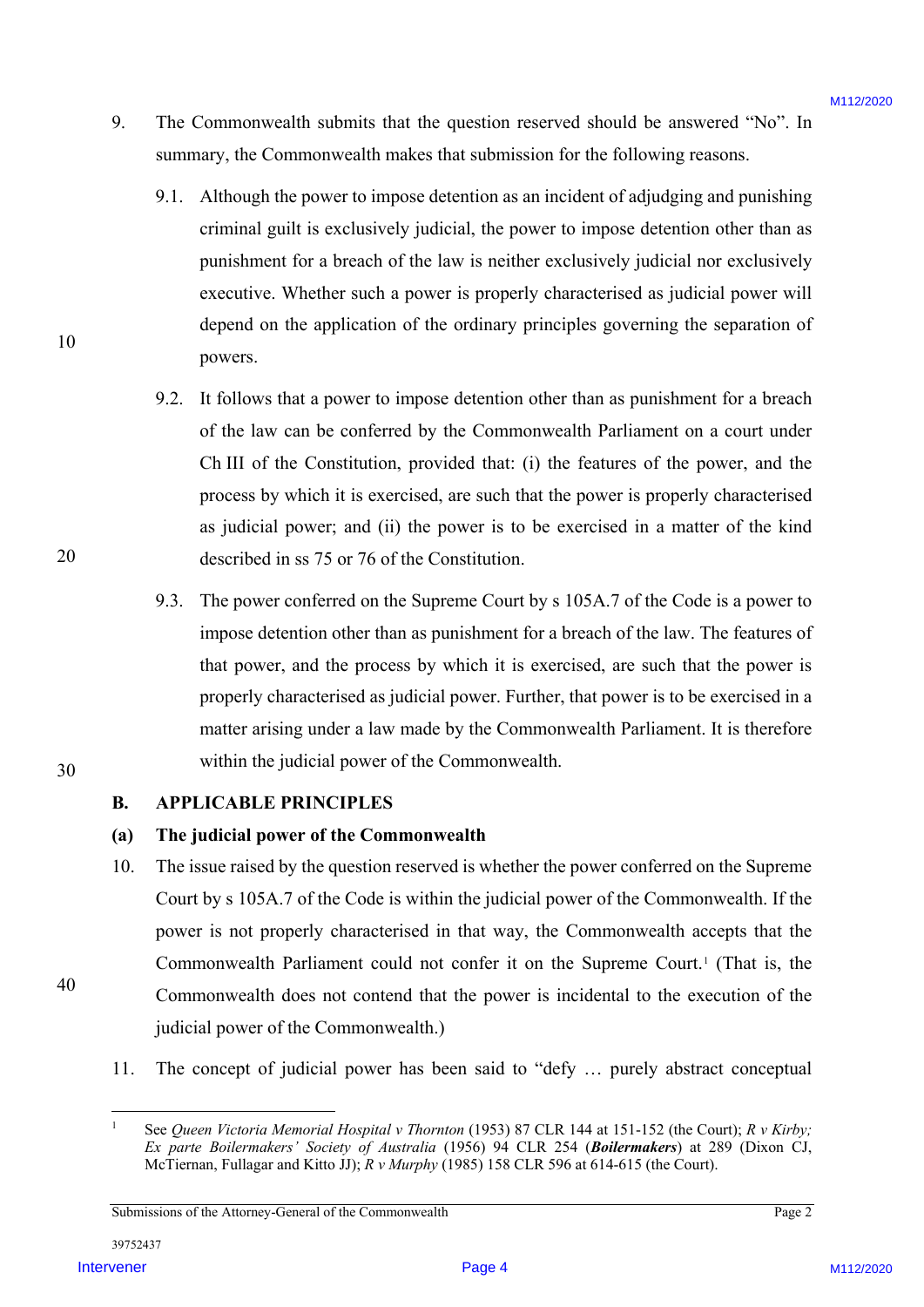analysis".2 Whether a particular power is judicial power may depend not only on the nature of the power, but also on the nature of the body by which it is exercised, as well as historical considerations.3 At its core, though, judicial power is the power of a polity "to decide controversies between its subjects, or between itself and its subjects, whether the rights relate to life, liberty or property".4

- 12. The judicial power of the Commonwealth is that judicial power which has as its source Ch III of the Constitution, or a law of the Commonwealth Parliament made under Ch III.<sup>5</sup> It is the judicial power that is exercised whenever a court exercises judicial power in federal jurisdiction<sup>6</sup> — that is, pursuant to the authority conferred by the Constitution or Commonwealth law to adjudicate a matter of the kind described in ss 75 and 76 of the Constitution, or the authority to hear and determine an appeal under s 73 of the Constitution.7 analyses". Whether a particular power is judicial power my depend not only on the nature of the power behinds a stresstein as well as the stresstein as well as the stresstein and the stresstein as well as the stresstein a
	- 13. The judicial power of the States is that judicial power which has as its source a State constitution, or another law of a State Parliament.8 It is the judicial power that is exercised whenever a court exercises judicial power in State jurisdiction — that is, pursuant to the authority to adjudicate which State courts (and other bodies) possess under laws made by State Parliaments.<sup>9</sup>

40

10

 <sup>2</sup> *R v Trade Practices Tribunal; Ex parte Tasmanian Breweries Pty Ltd* (1970) 123 CLR 361 (*Tasmanian Breweries*) at 394 (Windeyer J).

<sup>3</sup> *R v Davison* (1954) 90 CLR 353 (*Davison*) at 368-370 (Dixon CJ and McTiernan J); *Tasmanian Breweries* (1970) 123 CLR 361 at 373 (Kitto J), 387 (Menzies J), 394 (Windeyer J).

<sup>4</sup> *Huddart, Parker & Co Pty Ltd v Moorehead* (1909) 8 CLR 330 at 357 (Griffith CJ). See also *Rizeq v Western Australia* (2017) 262 CLR 1 (*Rizeq*) at [52] (Bell, Gageler, Keane, Nettle and Gordon JJ).

<sup>5</sup> Constitution, ss 71, 73, 75, 76 and 77. See *In re Judiciary and Navigation Acts* (1921) 29 CLR 257 at 264- 265 (Knox CJ, Gavan Duffy, Powers, Rich and Starke JJ); *Boilermakers* (1956) 94 CLR 254 at 269-270 (Dixon CJ, McTiernan, Fullagar and Kitto JJ); *Re Wakim; Ex parte McNally* (1999) 198 CLR 511 (*Re Wakim*) at [51] (McHugh J), [111] (Gummow and Hayne JJ). The Commonwealth Parliament may confer a power to quell disputes other than under Ch III — for example, under s 51(vi) or s 122 — but that power, although it may be "judicial power", is not the "judicial power of the Commonwealth": see *Capital TV and Appliances Pty Ltd v Falconer* (1971) 125 CLR 591 at 600 (Barwick CJ), 602 (McTiernan J), 612 (Windeyer J), 623 (Walsh J); *Private R v Cowen* (2020) 94 ALJR 849 at [60] (Kiefel CJ, Bell and Keane JJ), [121] (Nettle J), [133] (Gordon J).

<sup>6</sup> *Fencott v Muller* (1983) 152 CLR 570 at 608 (Mason, Murphy, Brennan and Deane JJ); *Gould v Brown* (1998) 193 CLR 346 at [15] (Brennan CJ and Toohey J), [212] (Gummow J); *Rizeq* (2017) 262 CLR 1 at [51] (Bell, Gageler, Keane, Nettle and Gordon JJ).

<sup>7</sup> As to s 73, see *Kable v Director of Public Prosecutions (NSW)* (1996) 189 CLR 51 (*Kable [No 1]*) at 142 (Gummow J).

<sup>8</sup> *Gould v Brown* (1998) 193 CLR 346 at [18] (Brennan CJ and Toohey J); *Re Wakim* (1999) 198 CLR 511 at [51] (McHugh J), [119] (Gummow and Hayne JJ).

<sup>9</sup> *Australian Securities and Investments Commission v Edensor Nominees Pty Ltd* (2001) 204 CLR 559 (*Edensor*) at [3] (Gleeson CJ, Gaudron and Gummow JJ); *Rizeq* (2017) 262 CLR 1 at [8] (Kiefel CJ), [50] (Bell, Gageler, Keane, Nettle and Gordon JJ), both quoting *Baxter v Commissioners of Taxation (NSW)*  (1907) 4 CLR 1087 at 1142 (Isaacs J).

Submissions of the Attorney-General of the Commonwealth Page 3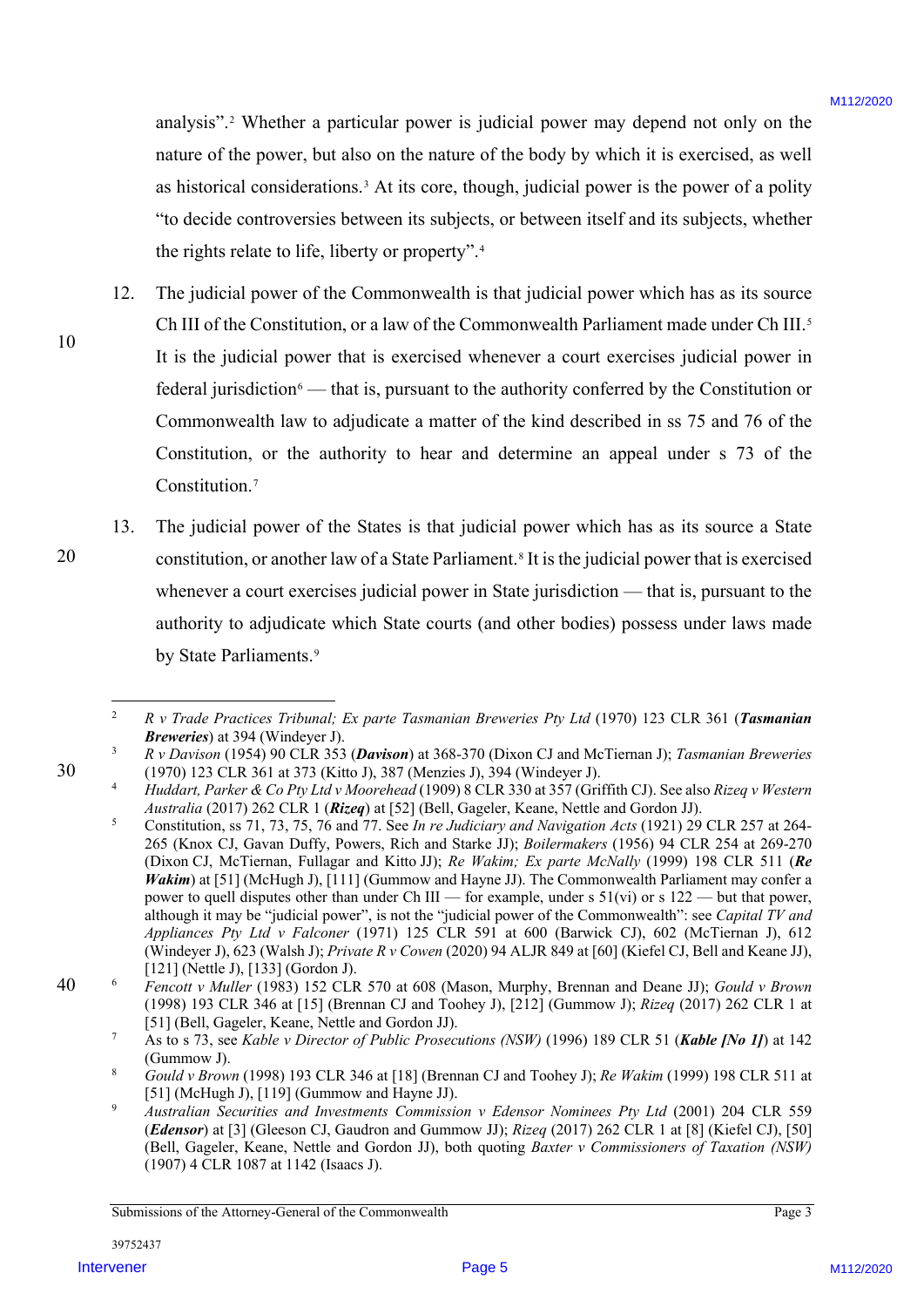- 14. The judicial power of the Commonwealth is subject to some limits that the judicial power of the States is not, because the judicial power of the Commonwealth can be conferred only through or in conformity with Ch III.<sup>10</sup> For that reason, the judicial power of the Commonwealth may be exercised only in a "matter".11 But, contrary to the Respondent's submissions (RS [42], [63]), the only differences between the judicial power of the Commonwealth and the judicial power of the States are those that arise from the different sources of the authority to adjudicate.<sup>12</sup> The character of Commonwealth and State judicial power is the same, regardless of its source.13 That is why the many judgments of this Court describing judicial power do not differentiate between the character of Commonwealth and State judicial power. 14. The platical prose of the Communes althought at some firming that the platical prose<br>of the States in the column control policieal power of the Commonwealth can be considered at<br>only the apple of the States of the Com
	- 15. The Respondent does not identify any basis for this Court now, for the first time, to differentiate between the judicial power of the Commonwealth and that of the States on a basis unrelated to the different sources of authority to adjudicate.14 In particular, he does not identify any aspect of Ch III which might warrant the conclusion that power of the kind conferred on the Supreme Court by s 105A.7 of the Code could be conferred as part of the judicial power of the States(RS [54]), but cannot be conferred as part of the judicial power of the Commonwealth.
	- 16. Rather than attempt that task, the Respondent seeks to rely on *Chu Kheng Lim v Minister for Immigration, Local Government and Ethnic Affairs*<sup>15</sup> for the proposition that a power to order the detention of a person can only be within the judicial power of the Commonwealth if it is an incident of the function of adjudging and punishing criminal guilt (RS [19]). He goes so far as to contend that the power to detain for other purposes is an exclusively executive power that cannot be conferred on a court (RS [16]-[17]). For the reasons given below, that proposition is not part of Australian law.

Submissions of the Attorney-General of the Commonwealth Page 4

30

40

 <sup>10</sup> *Boilermakers* (1956) 94 CLR 254 at 269-270 (Dixon CJ, McTiernan, Fullagar and Kitto JJ); *Rizeq* (2017) 262 CLR 1 at [15] (Kiefel CJ), [58]-[59] (Bell, Gageler, Keane, Nettle and Gordon JJ).

<sup>11</sup> *In re Judiciary and Navigation Acts* (1921) 29 CLR 257 at 265-266 (Knox CJ, Gavan Duffy, Powers, Rich and Starke JJ). See also *CGU Insurance Ltd v Blakeley* (2016) 259 CLR 339 at [24]-[26] (French CJ, Kiefel, Bell and Keane JJ); *Gould v Brown* (1998) 193 CLR 346 at [118] (McHugh J); *Re Wakim* (1999) 198 CLR 511 at [111] (Gummow and Hayne JJ); *Momcilovic v The Queen* (2011) 245 CLR 1 (*Momcilovic*) at [82]- [83] (French CJ).

<sup>12</sup> Stellios, "State/Territory human rights legislation in a federal judicial system" (2008) 19 *Public Law Review* 52 at 60.

<sup>13</sup> *Rizeq* (2017) 262 CLR 1 at [53] (Bell, Gageler, Keane, Nettle and Gordon JJ). See also *Gould v Brown* (1998) 193 CLR 346 at [29] (Brennan CJ and Toohey J).

<sup>&</sup>lt;sup>14</sup> See paragraph 42 below.

<sup>15</sup> (1992) 176 CLR 1 (*Lim*).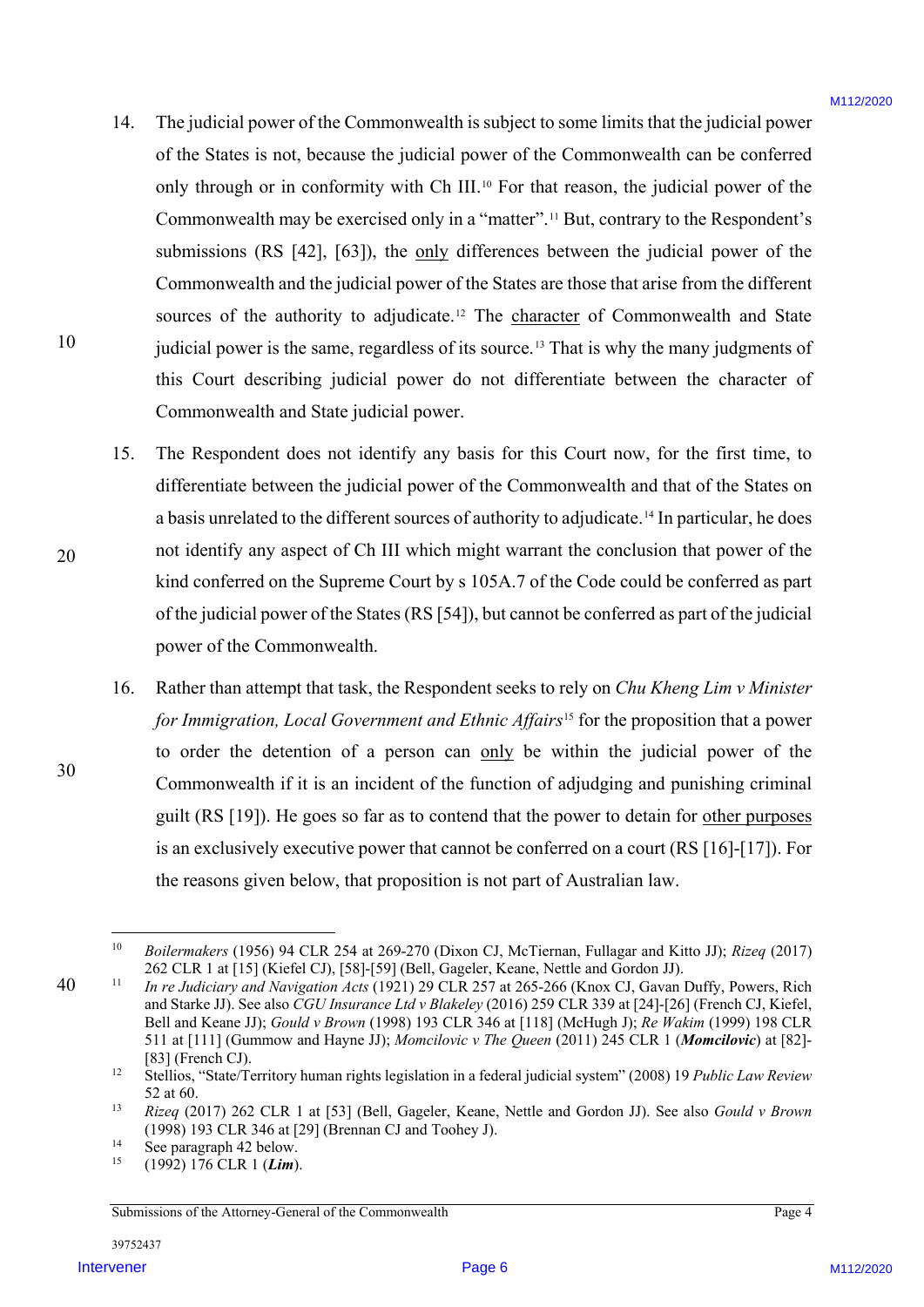17. Notwithstanding its central place in the Respondent's argument, *Lim* did not concern detention as a result of an order by a court. Further, the Court in fact upheld the validity of legislation that required detention in custody in circumstances that had nothing to do with adjudging and punishing criminal guilt, because the power in question was "neither punitive in nature nor part of the judicial power of the Commonwealth".16 It is therefore necessary to give some attention to what *Lim* actually decided.

### **(b) The principle to be derived from Lim**

- 18. At issue in *Lim* was the validity of a statutory scheme that required the executive to detain certain non-citizens. One argument advanced against the validity of the scheme was that, by requiring the executive to detain the non-citizens, the Commonwealth Parliament had impermissibly conferred judicial power on the executive. In dealing with that argument, Brennan, Deane and Dawson JJ began from two premises.<sup>17</sup> The first premise was that the function of adjudging and punishing criminal guilt is exclusively part of judicial power. The second premise was that, in conferring that function exclusively on courts, the Constitution is concerned with substance rather than form.
- 19. From those premises, their Honours reasoned to the conclusion that the Commonwealth Parliament could not confer on the executive an arbitrary power to detain citizens in custody, even if that power were conferred in terms divorced from punishment and guilt (given the focus on substance over form). One reason given in support of that conclusion was that, subject to certain exceptions, "the involuntary detention of a citizen in custody by the State is penal or punitive in character and, under our system of government, exists only as an incident of the exclusively judicial function of adjudging and punishing criminal guilt".18 That statement was not a conclusion,19 but a step in the reasoning to the conclusion that:20 17. Notwithstandary its central place in the Hespstaden's argument, *For* during theorem detection in a gradient of models by a court. Further, the Court in forcupable the original of the court of the place of the place o

[As a] general proposition ... the power to order that a citizen be involuntarily confined in custody is, under the doctrine of the separation of judicial from executive and legislative powers enshrined in our Constitution, part of the judicial power of the Commonwealth[.]

10

20

30

Submissions of the Attorney-General of the Commonwealth Page 5

<sup>40</sup>

 <sup>16</sup> (1992) 176 CLR 1 at 32; *Falzon v Minister for Immigration and Border Protection* (2018) 262 CLR 333 (*Falzon*) at [82] (Gageler and Gordon JJ), [96] (Nettle J).

<sup>17</sup> *Lim* (1992) 176 CLR 1 at 27. See also *Re Nolan; Ex parte Young* (1991) 172 CLR 460 at 497 (Gaudron J); *Brandy v Human Rights and Equal Opportunity Commission* (1995) 183 CLR 245 at 258 (Mason CJ, Brennan and Toohey JJ).

<sup>&</sup>lt;sup>18</sup> *Lim* (1992) 176 CLR 1 at 27.

<sup>19</sup> Cf *Fardon v Attorney-General (Qld)* (2004) 223 CLR 575 (*Fardon*) at [77] (Gummow J).

*Lim* (1992) 176 CLR 1 at 28; see also at 28-29.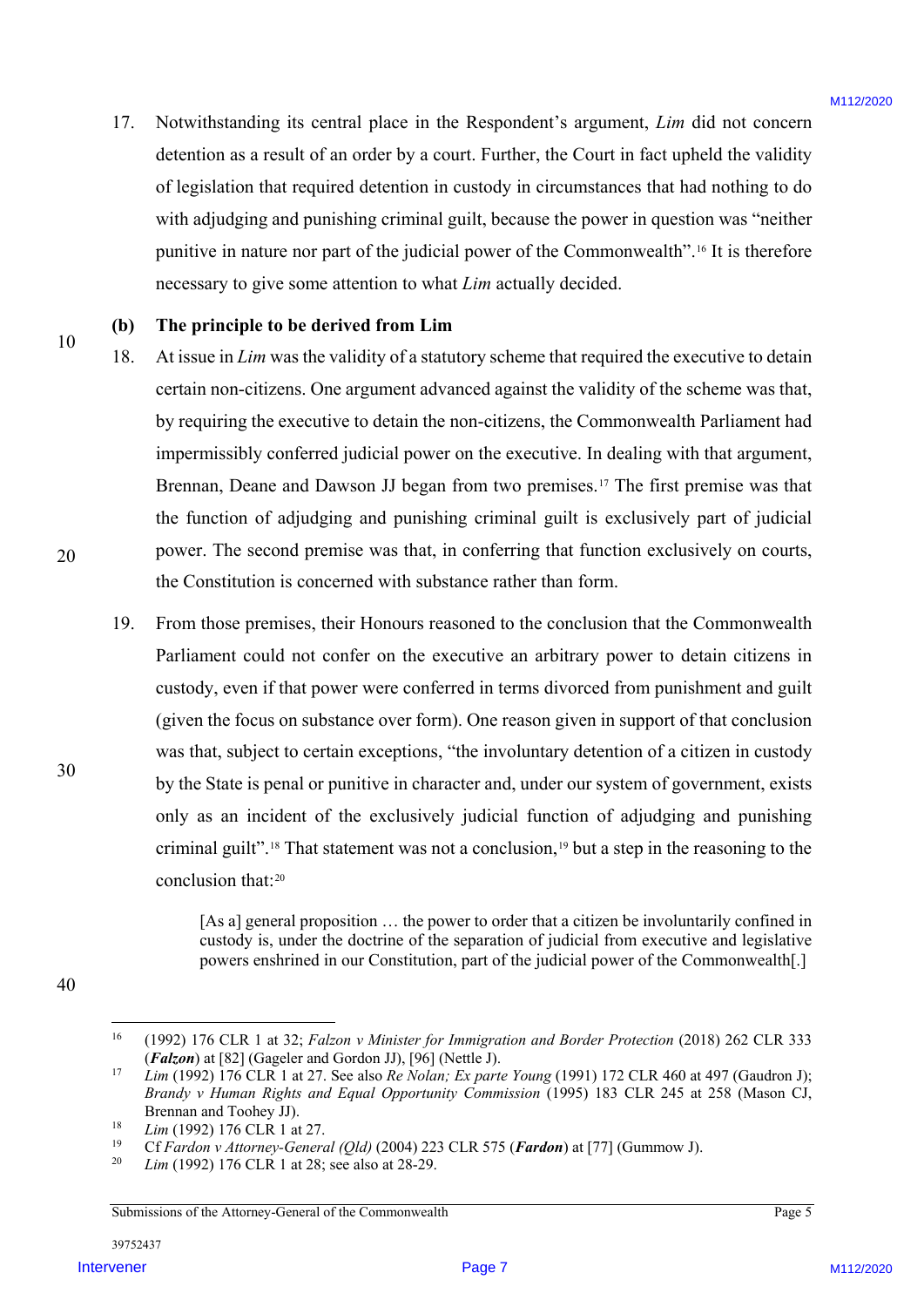- 20. The above conclusion, and the reasoning that underpins it, lend no support to the notion that involuntary detention by the executive may be permissible even where such detention could not be ordered by a court (cf RS  $[16]-[19]$ ).<sup>21</sup> To the contrary, the proposition identified by Brennan, Deane and Dawson JJ was that detention in custody cannot be imposed at all (that is, by anyone) except by a court as an incident of adjudging and punishing criminal guilt. That is, unless an exception to the general proposition applies, detention can validly be imposed: (i) only by a court in the exercise of judicial power; and (ii) even then, only as an incident of adjudging and punishing criminal guilt.
- 21. While the "general proposition"22 identified in *Lim* may be accepted, the exceptions to it are so numerous that it "cannot be said that the power to authorise detention in custody is exclusively judicial except for clear exceptions".23 In an attempt to account for the many exceptions, the Respondent upends the analysis in *Lim* (and the argument to which it responded) by submitting that, far from being exclusively judicial, non-punitive detention is an exclusively executive power. That is, he contends that such detention by order of the executive is permissible, even though such detention by order of a court is not (RS [16]-[19]). That submission derives no support from *Lim*. It is also contrary to this Court's recognition of the good reasons why the power to detain for non-punitive purposes should be exercised by courts.24 20. The above conclusion, and the reasoning that underpines at, lead no support to the notation of the conclusion by the conclusion  $\mu$  to accelerate the colored by a conclusion of the conclusion of the colored by a conc
	- 22. Cases since *Lim* have confirmed that the feature that explains the "exceptions" to the general proposition stated in *Lim* is whether detention is imposed as punishment for a breach of the law.25 If a power to detain is properly characterised as having a purpose of

30

40

<sup>&</sup>lt;sup>21</sup> The penultimate sentence of RS [19] seeks to re-cast the principle from *Lim* as a limit on detention "by reason of a court order", but that language has no foundation in the case.<br><sup>22</sup> See *North Australian Aboriginal Justice Agency Ltd v Northern Territory* (2015) 256 CLR 569 (*NAAJA*) at

<sup>[37] (</sup>French CJ, Kiefel and Bell JJ); *Plaintiff M68/2015 v Minister for Immigration and Border Protection* (2016) 257 CLR 42 (*Plaintiff M68*) at [40] (French CJ, Kiefel and Nettle JJ). See also *Re Woolley; Ex parte Applicants M276/2003* (2004) 225 CLR 1 (*Re Woolley*) at [17] (Gleeson CJ).

<sup>23</sup> *Kruger v Commonwealth* (1997) 190 CLR 1 (*Kruger*) at 109-110 (Gaudron J) (emphasis added). See also *Behrooz v Secretary, Department of Immigration and Multicultural and Indigenous Affairs* (2004) 219 CLR 486 (*Behrooz*) at [20] (Gleeson CJ); *Al-Kateb v Godwin* (2004) 219 CLR 562 (*Al-Kateb*) at [257]-[258] (Hayne J; Heydon J agreeing).

<sup>24</sup> See *Vella v Commissioner of Police (NSW)* (2019) 93 ALJR 1236 (*Vella*) at [90] (Bell, Keane, Nettle and Edelman JJ), [158] (Gageler J). See also *Fardon* (2004) 223 CLR 575 at [2] (Gleeson CJ), [44] (McHugh J); *Thomas v Mowbray* (2007) 233 CLR 307 (*Thomas*) at [17] (Gleeson CJ) (this passage being approved in *Vella* (2019) 93 ALJR 1236 at [90] and [158]).

<sup>25</sup> *Al-Kateb* (2004) 219 CLR 562 at [44]-[45], [49] (McHugh J), [255]-[256] and [263] (Hayne J; Heydon J agreeing), [289] (Callinan J); *Behrooz* (2004) 219 CLR 486 at [21] (Gleeson CJ), [218] (Callinan J); *Re Woolley* (2004) 225 CLR 1 at [17], [19] (Gleeson CJ), [53]-[62] (McHugh J), [222], [227] (Hayne J), [261] (Callinan J); *NAAJA* (2015) 256 CLR 569 at [36]-[37] (French CJ, Kiefel and Bell JJ), [94]-[103] (Gageler J); *Plaintiff M68* (2016) 257 CLR 42 at [40] (French CJ, Kiefel and Nettle JJ), [98], [100] (Bell J),

Submissions of the Attorney-General of the Commonwealth Page 6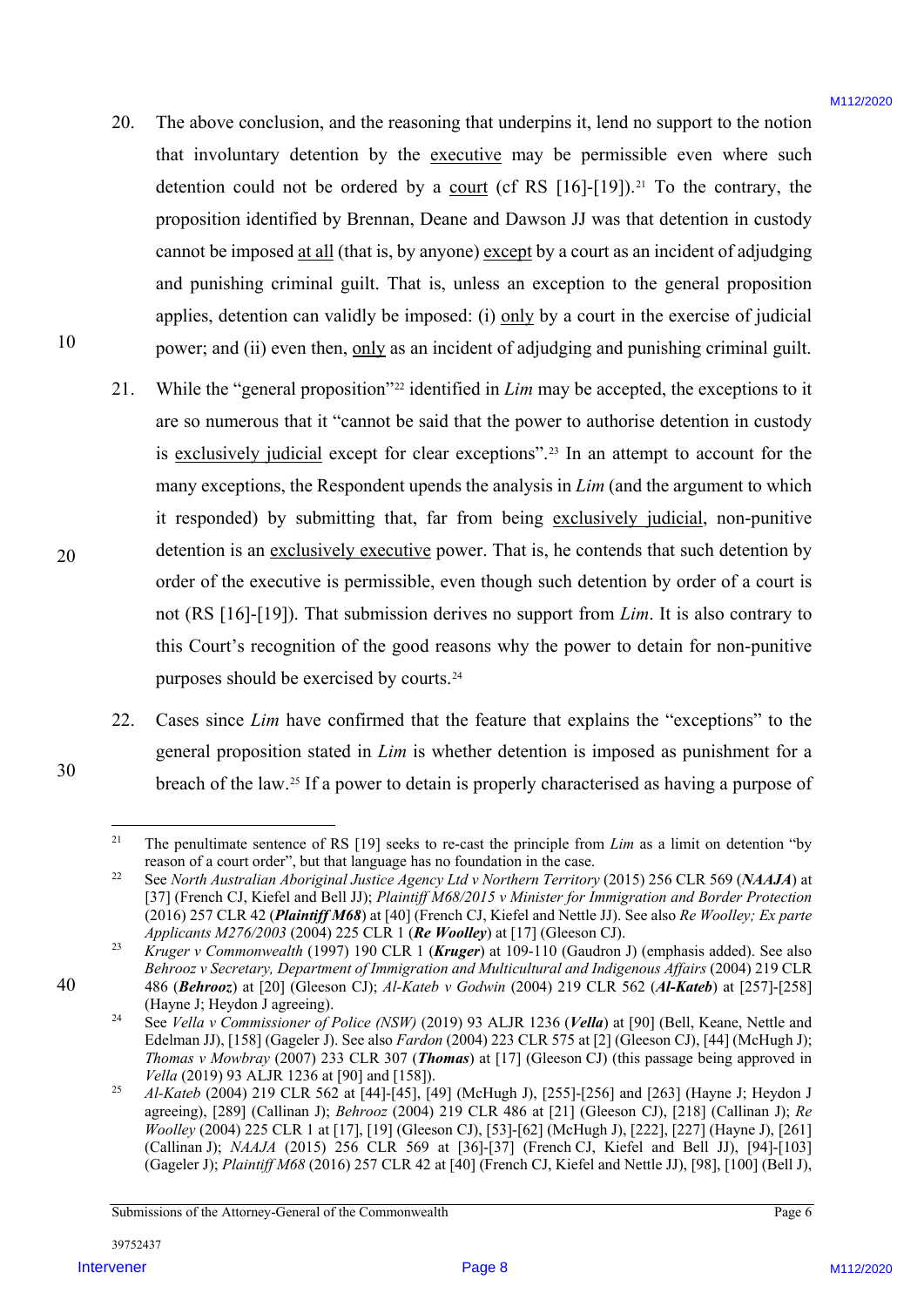effecting such punishment, it will be exclusively judicial, and can be validly conferred by the Commonwealth Parliament only on a court. If, however, a power to detain can be "shown to be directed to a purpose other than to punish",<sup>26</sup> the power will be neither exclusively judicial nor exclusively executive.<sup>27</sup> In such cases, the character of the power depends on the application of the ordinary principles governing the separation of powers.

- 23. Contrary to the Respondent's submissions (RS [23]), to understand *Lim* in this way is not to assert that all of the exceptions identified in *Lim* fall within clearly defined categories.<sup>28</sup> Nor is it to elevate a distinction between punitive and protective detention.<sup>29</sup> Rather, it is to recognise that, if a power to detain is directed to a purpose other than to punish for a breach of the law, the power will not intersect with the "general proposition" from *Lim*.
- 24. Thus, *Lim* provides no support to the Respondent's contention that a power to order the involuntary detention of a person can only be within the judicial power of the Commonwealth if it is an incident of the function of adjudging and punishing criminal guilt. Instead, if the Commonwealth Parliament confers on a court a power to detain other than as an incident of adjudging and punishing criminal guilt, the question is whether the power is directed to a purpose other than to punish for a breach of the law. If it is, the conferral of that power will be valid provided the power is properly characterised as judicial power having regard to ordinary principles governing the separation of powers. effective, such pannshment, it will be <u>nationed value of</u> and can be validy conferred<br>by the Connocave sike Parlament calcy on a court. Lowers, a power will be <u>melto</u><br> $\sim$  shown to be directed for a memorial of the four

### **(c) Judicial power and preventive detention**

30 25. There is no intrinsic reason why a power to detain other than as an incident of adjudging and punishing criminal guilt cannot be judicial power. Indeed, in *Re Woolley*, McHugh J identified several examples of circumstances in which courts may order the detention of persons in custody other than as an incident of adjudging and punishing criminal guilt, stating that: 30

40

10

 <sup>[183]-[185] (</sup>Gageler J), [238]-[241] (Keane J); *Falzon* (2018) 262 CLR 333 at [17], [27], [29], [33] (Kiefel CJ, Bell, Keane and Edelman JJ), [96] (Nettle J).

 $P_{12}$ <sup>26</sup> *Falzon* (2018) 262 CLR 333 at [33] (Kiefel CJ, Bell, Keane and Edelman JJ).

<sup>27</sup> Contrary to RS [24], the fact that the power is protective does not stamp it as executive in nature. Courts commonly make orders for a protective purpose: see *Thomas* (2007) 233 CLR 307 at [15] (Gleeson CJ); *Vella* (2019) 93 ALJR 1236 at [83] (Bell, Keane, Nettle and Edelman JJ).

<sup>&</sup>lt;sup>28</sup> In *Kruger* (1997) 190 CLR 1 at 109-110, Gaudron J referred to the absence of positive features that unify the exceptions, but did not exclude the existence of a negative characteristic of the kind identified above.<br><sup>29</sup> As both the decision in *Lim* and the exceptions identified by Brennan, Deane and Dawson JJ in that case

demonstrate, there are forms of detention which are neither "punitive" nor "protective".<br> *Re Woolley* (2004) 225 CLR 1 at [58] (citations omitted).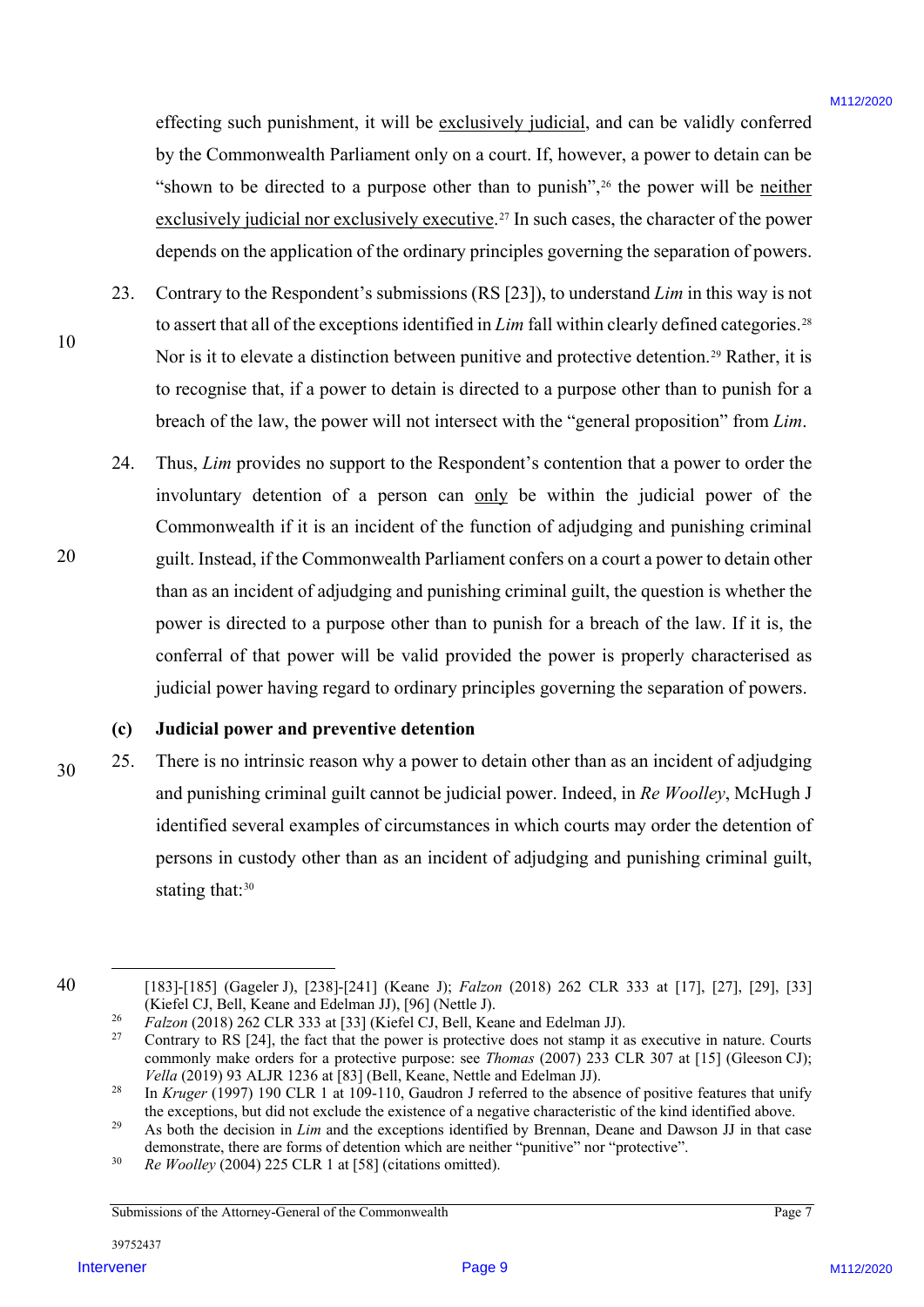An order committing a person to an institution after acquittal of a criminal charge on the ground of insanity or mental illness is a notable example. Another example is an order committing a person to be detained without bail pending trial. At different times, courts have also been given power to order the detention of persons who were adjudged mentally ill or who were debtors.

- 26. A further example is detention under a statutory scheme providing for the preventive detention of a person previously convicted of a criminal offence after the expiry of that person's sentence. In *New South Wales v Kable*, <sup>31</sup> every member of this Court held that an order made by the Supreme Court of New South Wales under a scheme of that kind had involved the exercise of judicial power.
- 27. The legislation at issue in *Kable [No 2]* was the *Community Protection Act 1994* (NSW) (**CP Act**). Section 5(1) of that Act purported to confer on the Supreme Court the authority and power to order the continuing detention of Gregory Kable in prison after the expiry of his sentence, if the Court was satisfied on reasonable grounds that Mr Kable was more likely than not to commit a serious act of violence and that it was appropriate, for the protection of a particular person or the community generally, that he be held in custody. The Director of Public Prosecutions (**Director**) applied for an order under the CP Act in relation to Mr Kable. As part of his defence to the Director's application,<sup>32</sup> Mr Kable raised the question whether the CP Act was invalid by reason of Ch III of the Constitution. In 1995, Levine J made an order under the CP Act requiring that Mr Kable be detained in custody for a period of six months.<sup>33</sup> At the expiry of that six month period, Mr Kable was released. Subsequently, in *Kable [No 1]*, a majority of the High Court held that the CP Act was invalid. A order operation (a page to an institute of the resulted at the consistent of the consistent departed at the consistent of the state of the state of the state of the state of the state of the state of the state of the st
	- 28. Following *Kable [No 1]*, Mr Kable sought damages for false imprisonment, alleging that his detention under the order made by Levine J had been unlawful. In *Kable [No 2]*, the High Court rejected that allegation, holding that the detention under that order was not unlawful, because Levine J's order was effective until it was set aside in *Kable [No 1]*. Central to that conclusion was the High Court's acceptance that, in ordering that Mr Kable be detained in custody after the expiry of his sentence, Levine J was exercising judicial power.<sup>34</sup> The plurality in *Kable [No 2]* explained that:<sup>35</sup>

10

20

30

 <sup>31</sup> (2013) 252 CLR 118 (*Kable [No 2]*).

<sup>&</sup>lt;sup>32</sup> See *Kable [No 1]* (1996) 189 CLR 51 at 136 (Gummow J).<br><sup>33</sup> Kable *[No 2]* (2013) 252 CLR 118 at [2] (French CL Hayn

 $Kable [No 2] (2013) 252 \text{ CLR } 118 \text{ at } [2]$  (French CJ, Hayne, Crennan, Kiefel, Bell and Keane JJ).<br> $Kable [No 2] (2013) 252 \text{ CLR } 118 \text{ at } [171,110]$  [33] [38] [39] (French CJ, Hayne, Crennan, Ki

<sup>34</sup> *Kable [No 2]* (2013) 252 CLR 118 at [17]-[19], [33], [38]-[39] (French CJ, Hayne, Crennan, Kiefel, Bell and Keane JJ), [69]-[70], [74], [77] (Gageler J).

<sup>35</sup> *Kable [No 2]* (2013) 252 CLR 118 at [17] (emphasis added, citation omitted); see also at [74] (Gageler J).

Submissions of the Attorney-General of the Commonwealth Page 8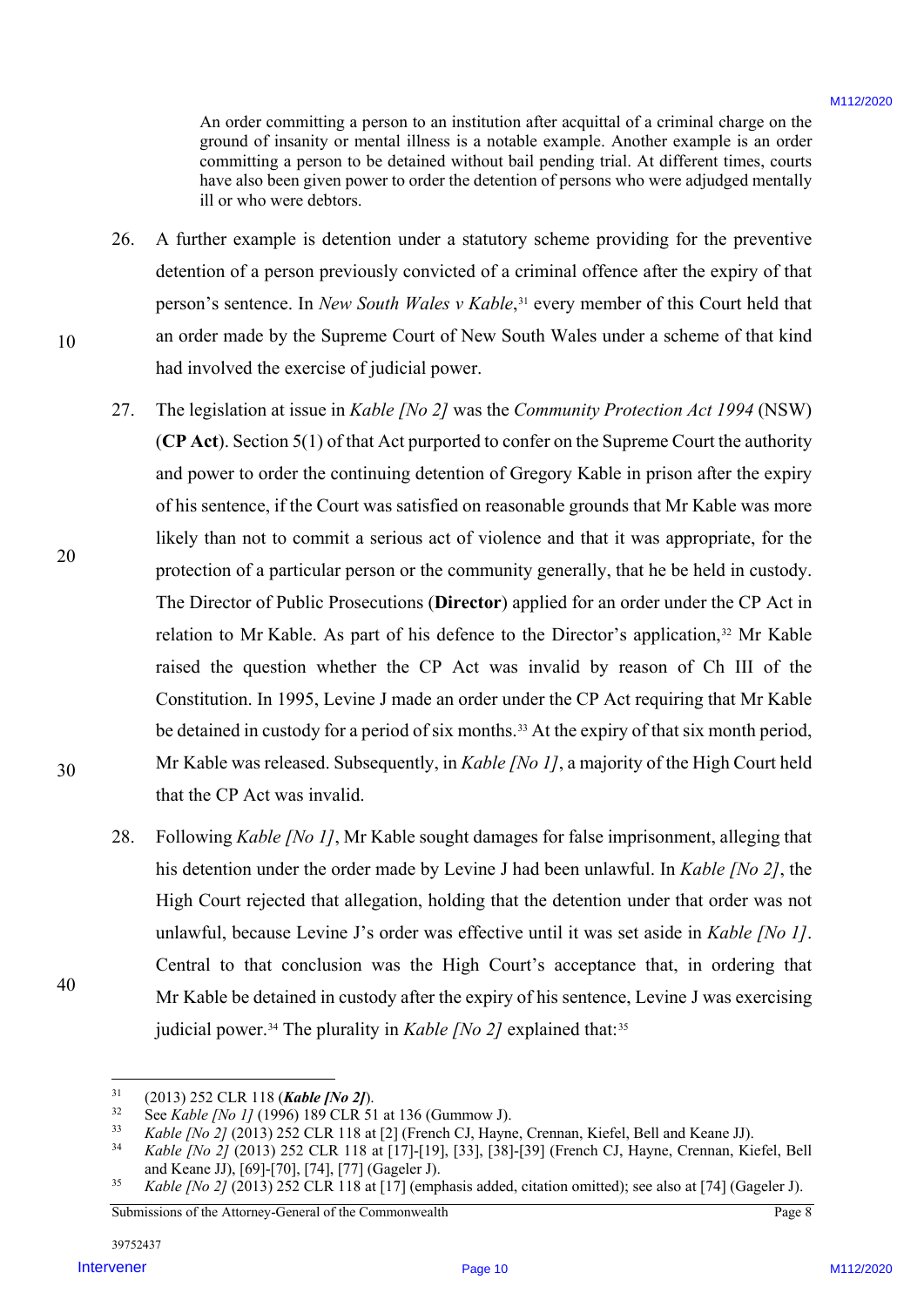It is … to misstate the effect of the decision in *Kable [No 1]* to hold … that in exercising power under the CP Act, "the Supreme Court was not exercising judicial power or authority and was not acting, institutionally, as a superior court". The majority in *Kable [No 1]* held that the CP Act was invalid because it required the Supreme Court to exercise judicial power and act institutionally as a court, but to perform a task that was inconsistent with the maintenance ... of the Supreme Court's institutional integrity.

- 29. This Court's decision in *Kable [No 2]* therefore establishes that legislation that empowers a court to order the detention of a person after the expiry of his or her sentence, based on an assessment of the risk of future offending by that person, may properly be characterised as a conferral of judicial power.<sup>36</sup>
- 30. The Respondent's contention that the Court in *Kable [No 2]* held only that Levine J made a judicial order should not be accepted (RS [52]-[53]), because the entire Court held that the order made by Levine J was properly characterised as a judicial order because it was made in the exercise of judicial power.<sup>37</sup> Thus, not only did both the plurality and Gageler J expressly identify the power exercised by Levine J as judicial power,<sup>38</sup> but both judgments also explained that the fact that orders of a superior court of record are made in the exercise of judicial power is central to the justification for giving effect to such orders until they are set aside.39 In the constraints the effect of the decision is follow, Advisor Accelering intervene in the constraint and we constrain a singure control the constraints of the constraints and the constraints are an approximately an an
	- 31. Confronted with the above reasoning, the Respondent concedes that the power exercised in *Kable [No 1]* was "judicial power" (RS [54]). That concession is rightly made. However, the concession cannot stand with his argument that preventive detention can be imposed only in the exercise of exclusively executive power, or with his argument that *Kable [No 2]* held only that Levine J made a judicial order.
	- 32. The Respondent falls back to an attempt to distinguish *Kable [No 2]*. He submits both: (i) that Levine J was not exercising the judicial power of the Commonwealth; and (ii) that there is a relevant distinction between State judicial power and the judicial power of the Commonwealth. For the reasons that follow, both arguments should be rejected. Specifically, and again consistently with *Kable [No 2]*, the Court should hold that, in
- 40

10

20

30

Submissions of the Attorney-General of the Commonwealth Page 9

 <sup>36</sup> See also *Fardon* (2004) 223 CLR 575 at [34] (McHugh J); *Thomas* (2007) 233 CLR 307 at [15], [18] (Gleeson CJ); *Vella* (2019) 93 ALJR 1236 at [149], [159] (Gageler J).

<sup>37</sup> See *Kable [No 2]* (2013) 252 CLR 118 at [27], [38] (French CJ, Hayne, Crennan, Kiefel, Bell and Keane JJ); see also at [50], [67] (Gageler J).

<sup>38</sup> *Kable [No 2]* (2013) 252 CLR 118 at [17]-[18] (French CJ, Hayne, Crennan, Kiefel, Bell and Keane JJ), [74]-[77] (Gageler J). It was for this reason that the plurality did not find it necessary to consider the issue identified in the second sentence of [35] of the plurality's reasons.

<sup>39</sup> *Kable [No 2]* (2013) 252 CLR 118 at [33]-[34], [38] (French CJ, Hayne, Crennan, Kiefel, Bell and Keane JJ), [59]-[60], (Gageler J).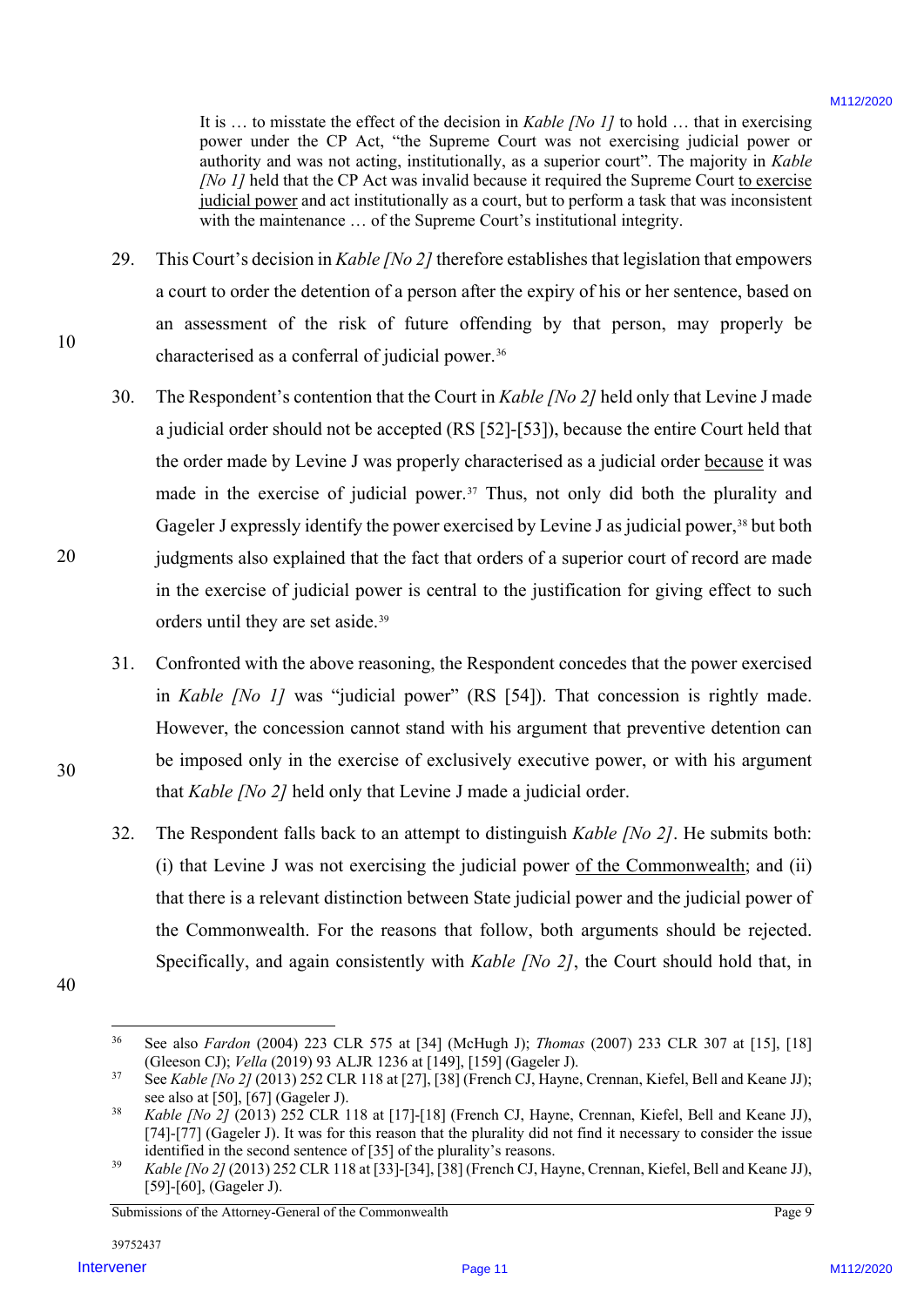exercising power under the CP Act, Levine J was exercising the judicial power of the Commonwealth (cf RS [54], [56]-[58]). Further, it should also hold that, even if Levine J had been exercising State judicial power, there is no principled reason why a power to order the detention in custody of a person after the expiry of his or her sentence, based on an assessment of the risk of future offending by that person, is within State judicial power but not within the judicial power of the Commonwealth (cf RS [55], [59]-[64]).

10

## *(i) Levine J was exercising the judicial power of the Commonwealth*

20 30 33. In *Kable [No 2]*, the plurality recorded that in the courts below the proceeding had been conducted on the premise that it "engaged the judicial power of the Commonwealth", before observing that it was "not open to doubt" that those proceedings "engaged federal jurisdiction (at least to the extent the proceedings were a matter arising under the Constitution or involving its interpretation)". <sup>40</sup> As Gageler J explained, drawing on the reasons of Gummow J in *Kable [No 1]*, the raising of a question as to the validity of the CP Act in the proceeding before Levine J had the effect of bringing the whole of the matter in issue in that proceeding within the federal jurisdiction of the Supreme Court conferred by s 39(2) of the *Judiciary Act*. <sup>41</sup> Once a question about the constitutional validity of the CP Act was raised by Mr Kable as part of his defence to the application for an order under s 5(1) of the CP Act, the matter became one "arising under the Constitution" within the meaning of s 76(i) of the Constitution. That having occurred, the State jurisdiction that would otherwise have allowed the Supreme Court to determine that matter was removed by s 39(1) of the *Judiciary Act*, and replaced by federal jurisdiction invested by s 39(2) of the *Judiciary Act*,<sup>42</sup> leaving "no room for the exercise of a State jurisdiction which apart from any operation of the *Judiciary Act* the State court would have had".43 eserving proses under the CP Act, Levine J was esterdomy the judicial proves of the Commanded hit CR S54]. (See 1820, Page 1202, and the book over if Levins C and the Commanded the C S S54]. (See 1820, 1920, 1920, 1920, 1

<sup>40</sup>

<sup>40</sup> *Kable [No 2]* (2013) 252 CLR 118 at [18] (French CJ, Hayne, Crennan, Kiefel, Bell and Keane JJ).<br>41 *Kable [No 2]* (2012) 252 CLB 118 at [76] (Cosolar D, eiting Kable (No 11 (1006) 180 CLB 51 <sup>41</sup> *Kable [No 2]* (2013) 252 CLR 118 at [76] (Gageler J), citing *Kable [No 1]* (1996) 189 CLR 51 at 136 (Gummow J). See also *Kable [No 2]* (2013) 252 CLR 118 at [37] (French CJ, Hayne, Crennan, Kiefel, Bell and Keane JJ); *Kable [No 1]* (1996) 189 CLR 51 at 96 (Toohey J), 114 (McHugh J), both of whom likewise referred to Levine J having exercised federal jurisdiction.

<sup>42</sup> *MZXOT v Minister for Immigration and Citizenship* (2008) 233 CLR 601 (*MZXOT*) at [180] (Heydon, Crennan and Kiefel JJ). The respondent's reliance on *Re Wakim* (1999) 198 CLR 511 at [71] is inapt (RS [56]), for McHugh J clearly explained in that passage that the vice in the State laws was the "attempt to confer State jurisdiction in respect of controversies that fall outside the realm of federal jurisdiction".

<sup>&</sup>lt;sup>43</sup> Felton v Mulligan (1971) 124 CLR 367 at 373 (Barwick CJ), 412 (Walsh J), endorsed in MZXOT (2008) 233 CLR 601 at [180] (Heydon, Crennan and Kiefel JJ).

Submissions of the Attorney-General of the Commonwealth Page 10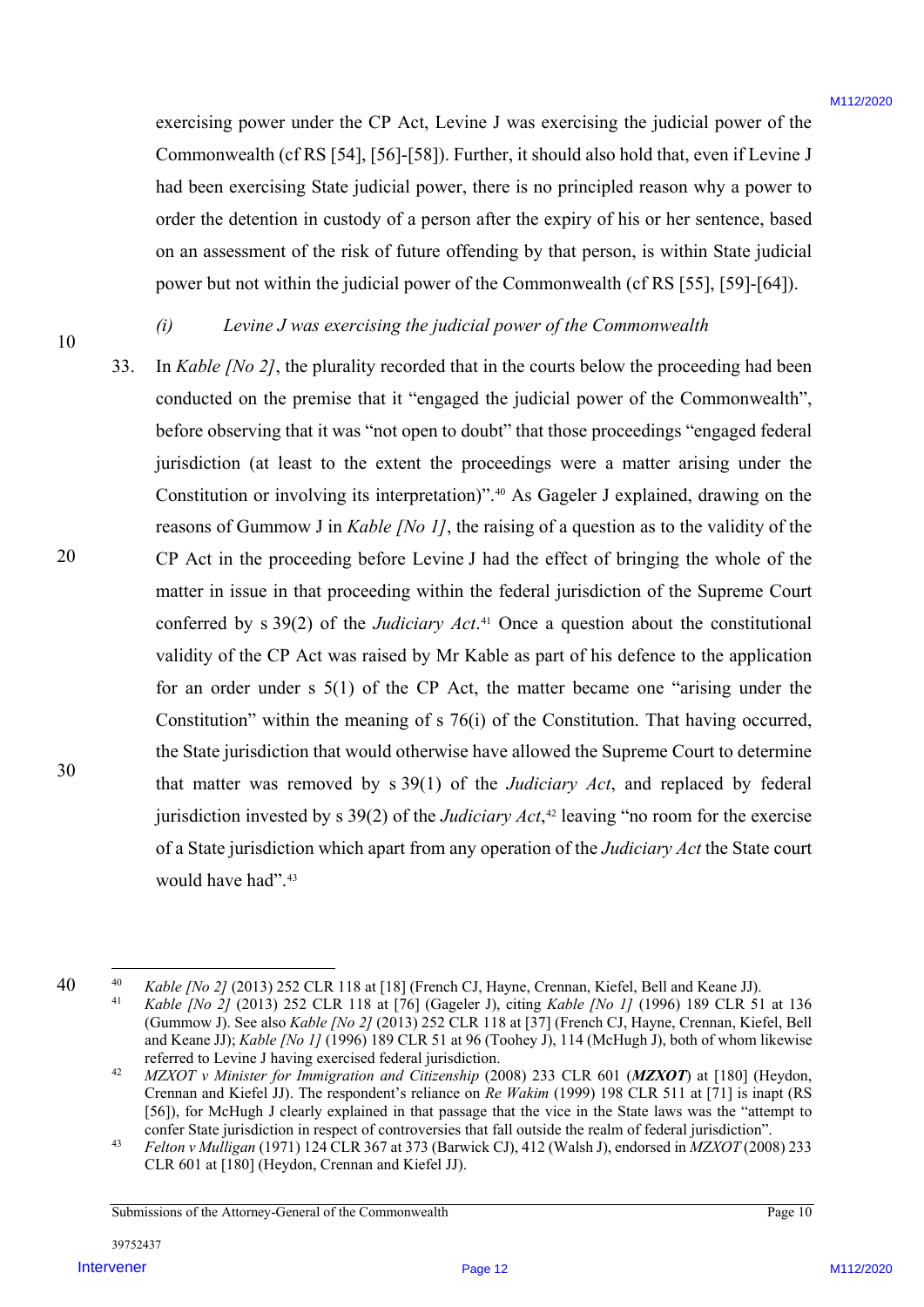- 34. The Respondent's submissions that notwithstanding the analysis in *Kable [No 2]* this Court should now find that *Kable [No 1]* did not involve the judicial power of the Commonwealth should be rejected.
- 35. *First*, the respondent contends that Levine J must have been exercising State judicial power because the CP Act was a State law (RS [54], [56]). That contention fails to take account of s 79 of the *Judiciary Act*. More specifically, because Levine J was exercising federal jurisdiction, the CP Act, as a State law, was not capable of applying of its own force to determine the powers of the Supreme Court.<sup>44</sup> However, had  $s$  5(1) of the CP Act not been invalid for other reasons, s 79 of the *Judiciary Act* would have operated to apply that provision as Commonwealth law in the exercise of that jurisdiction.45 Thus, the power purportedly exercised by Levine J in making the detention order with respect to Mr Kable was power purportedly conferred by Commonwealth law, not State law.
- 36. *Second*, the Respondent contends that it is open to analyse *Kable [No 1]* as having involved two matters, only one of which was in federal jurisdiction (RS [57]). That submission is contrary to Gummow J's description in *Kable [No 1]* of the jurisdiction exercised by Levine J as having been "wholly federal".46 It is also contrary to the "better view" identified by Gageler J in *Kable [No 2]*, <sup>47</sup> who explained that the "single matter" encompassed not only whether the CP Act was invalid because it was incompatible with Ch III of the Constitution, but also whether the order sought in relation to Mr Kable should be made.<sup>48</sup> Those conclusions involved a conventional application of settled principle. What is part of the one matter "depends on what the parties have done, the relationships between or among them and the laws which attach rights or liabilities to their conduct and relationships".49 Once Mr Kable sought to defend the Director's application by contending that the CP Act was invalid, $50$  in order for Levine J to 34. The Respondent systems<br>sions that — respectivated plure malysis in Kobby (50.2) this<br>Correlation dow that that Kobby (80.2) that are three to the state in the Correlation of the Correlation of the Solid Bergical<br>Solid

30

40

20

 <sup>44</sup> *Rizeq* (2017) 262 CLR 1 at [63], [103] (Bell, Gageler, Keane, Nettle and Gordon JJ).

<sup>45</sup> *Rizeq* (2017) 262 CLR 1 at [103]-[104] (Bell, Gageler, Keane, Nettle and Gordon JJ).

<sup>46</sup> *Kable [No 1]* (1996) 189 CLR 51 at 136 (Gummow J). See also *Edensor* (2001) 204 CLR 559 at [7] (Gleeson CJ, Gaudron and Gummow JJ).

<sup>47</sup> *Kable [No 2]* (2013) 252 CLR 118 at [76] (Gageler J).

<sup>48</sup> *Kable [No 2]* (2013) 252 CLR 118 at [77] (Gageler J).

<sup>49</sup> *Fencott v Muller* (1983) 152 CLR 570 at 608 (Mason, Murphy, Brennan and Deane JJ); *Palmer v Ayres* (2017) 259 CLR 478 at [26] (Kiefel, Keane, Nettle and Gordon JJ).

<sup>50</sup> See *Kable [No 1]* (1996) 189 CLR 51 at 136 (Gummow J). In *Fencott v Muller* (1983) 152 CLR 570 at 608, Mason, Murphy, Brennan and Deane JJ noted that "[t]he scope of a controversy which constitutes a matter is not ascertained merely by reference to the proceedings which a party may institute, but may be illuminated by the conduct of those proceedings and especially by the pleadings in which the issues in controversy are defined and the claims for relief are set out".

Submissions of the Attorney-General of the Commonwealth Page 11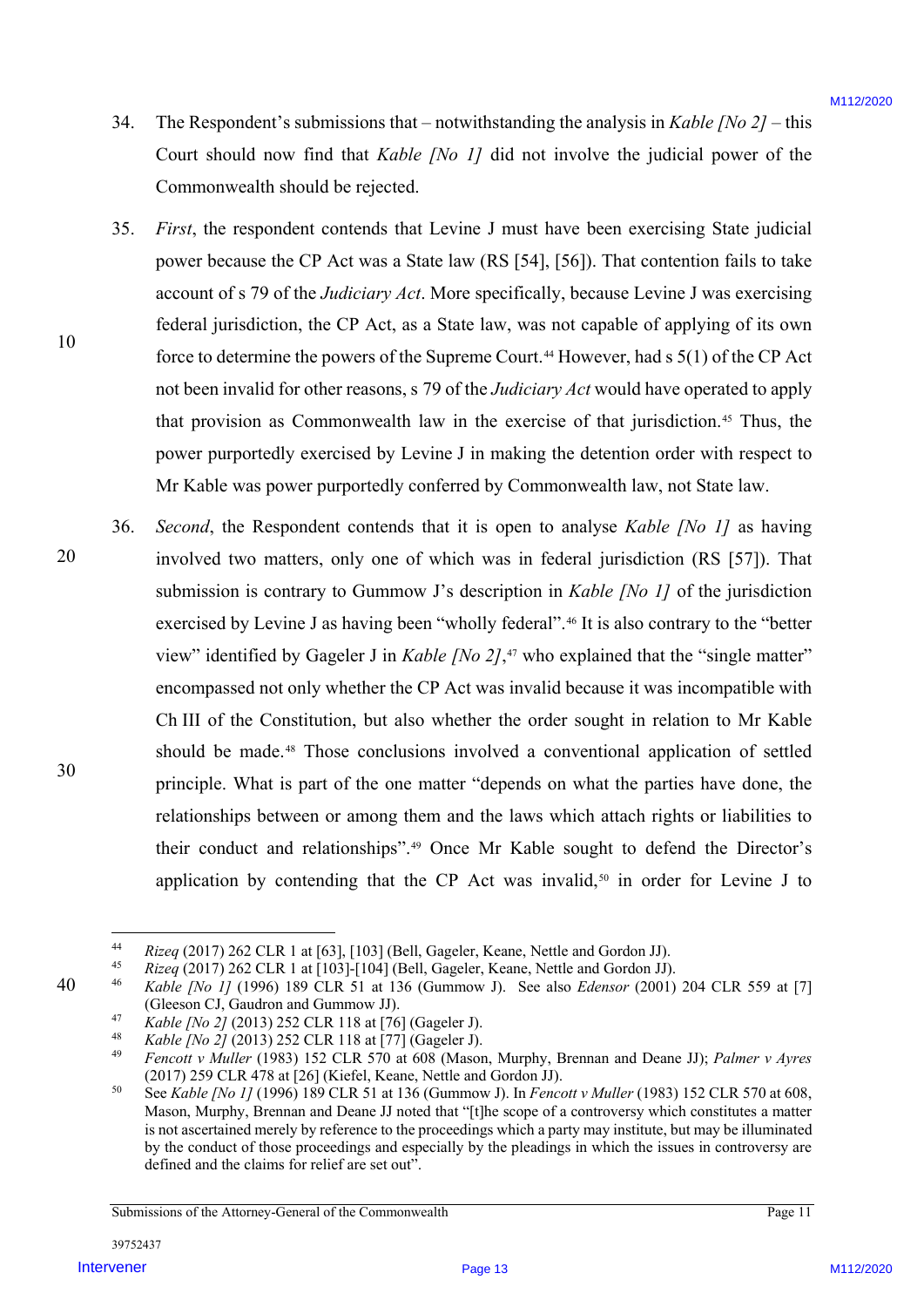determine whether he should make an order under s 5(1) of the CP Act, it was necessary for his Honour first to determine whether he could do so. Those questions were bound up in the one controversy about whether an order under the CP Act should be made in relation to Mr Kable. They did not involve "completely disparate claim[s]"51 of the kind that would support the conclusion that there were two separate matters.

- 37. This Court should not readily accept the Respondent's invitation to identify multiple matters, for that may have significant ramifications for the jurisdiction of federal courts, including by promoting "arid jurisdictional dispute[s]".<sup>52</sup> To the extent that disputes arising from a common substratum of facts are characterised as involving multiple matters, the Federal Court, Family Court and Federal Circuit Court will be unable to quell the entirety of the controversies that come before them, to the extent that parts of those controversies involve State law.53 That is plainly undesirable, for "nothing is so apt to promote confusion and difficulty as an attempt to dissect out of an entire legal question one of the component issues it involves and to submit it for decision in artificial isolation".<sup>54</sup>
- 38. *Third*, the Respondent contends that, even if *Kable [No 1]* involved one matter, Levine J might have exercised both the judicial power of the Commonwealth and State judicial power "within the same matter" (RS [58]). That submission must be rejected, for it is well settled that a court cannot have both federal jurisdiction and State jurisdiction to adjudicate a single matter.55 The comments of French CJ in *Momcilovic* cited by the Respondent (RS [58]) related to the exercise of a "distinct non-judicial power".<sup>56</sup> Such a power could not have been exercised in federal jurisdiction,<sup>57</sup> and thus could conceivably have been exercised after a court had exhausted its functions in federal jurisdiction. But the power exercised by Levine J was judicial power, which was to be exercised in order to adjudicate the matter before his Honour.<sup>58</sup> The exercise of that power was part of determine whether he <u>shand</u> in determine when a order used is 5(1) of the CP Act, at was necessary<br>
for his Honor for the coloration whenche to could on the CP Act should be made in<br>
a right once the formula of the CP Ac

30

10

<sup>40</sup>

<sup>&</sup>lt;sup>51</sup> Fencott v Muller (1983) 152 CLR 570 at 607 (Mason, Murphy Brennan and Deane JJ).<br><sup>52</sup> Fencott v Muller (1983) 152 CLR 570 at 609 (Mason, Murphy Brennan and Deane JJ).<br><sup>53</sup> See Fencott v Muller (1983) 152 CLR 570 at 6 *Rizeq* (2017) 262 CLR 1 at [55] (Bell, Gageler, Keane, Nettle and Gordon JJ).

<sup>54</sup> *Felton v Mulligan* (1971) 124 CLR 367 at 410 (Walsh J), quoting *Nelungaloo Pty Ltd v Commonwealth*  (1952) 85 CLR 545 at 571 (Dixon J).

<sup>55</sup> *Felton v Mulligan* (1971) 124 CLR 367 at 373 (Barwick CJ), 411-412 (Walsh J); *Fencott v Muller* (1983) 152 CLR 570 at 608-609 (Mason, Murphy, Brennan and Deane JJ); *MZXOT* (2008) 233 CLR 601 at [23]- [24] (Gleeson CJ, Gummow and Hayne JJ).

<sup>&</sup>lt;sup>56</sup> *Momcilovic* (2011) 245 CLR 1 at [101] (French CJ) (emphasis added).<br><sup>57</sup> See Edgman (2001) 204 CLB 550 et [72] [73] (Gleesen CJ Gaudren at

<sup>57</sup> See *Edensor* (2001) 204 CLR 559 at [72]-[73] (Gleeson CJ, Gaudron and Gummow JJ); *Solomons v District Court (NSW)* (2002) 211 CLR 119 at [24], [28] (Gleeson CJ, Gaudron, Gummow, Hayne and Callinan JJ). <sup>58</sup> *Kable [No 2]* at [27] (French CJ, Hayne, Crennan, Kiefel, Bell and Keane JJ), [77] (Gageler J).

Submissions of the Attorney-General of the Commonwealth Page 12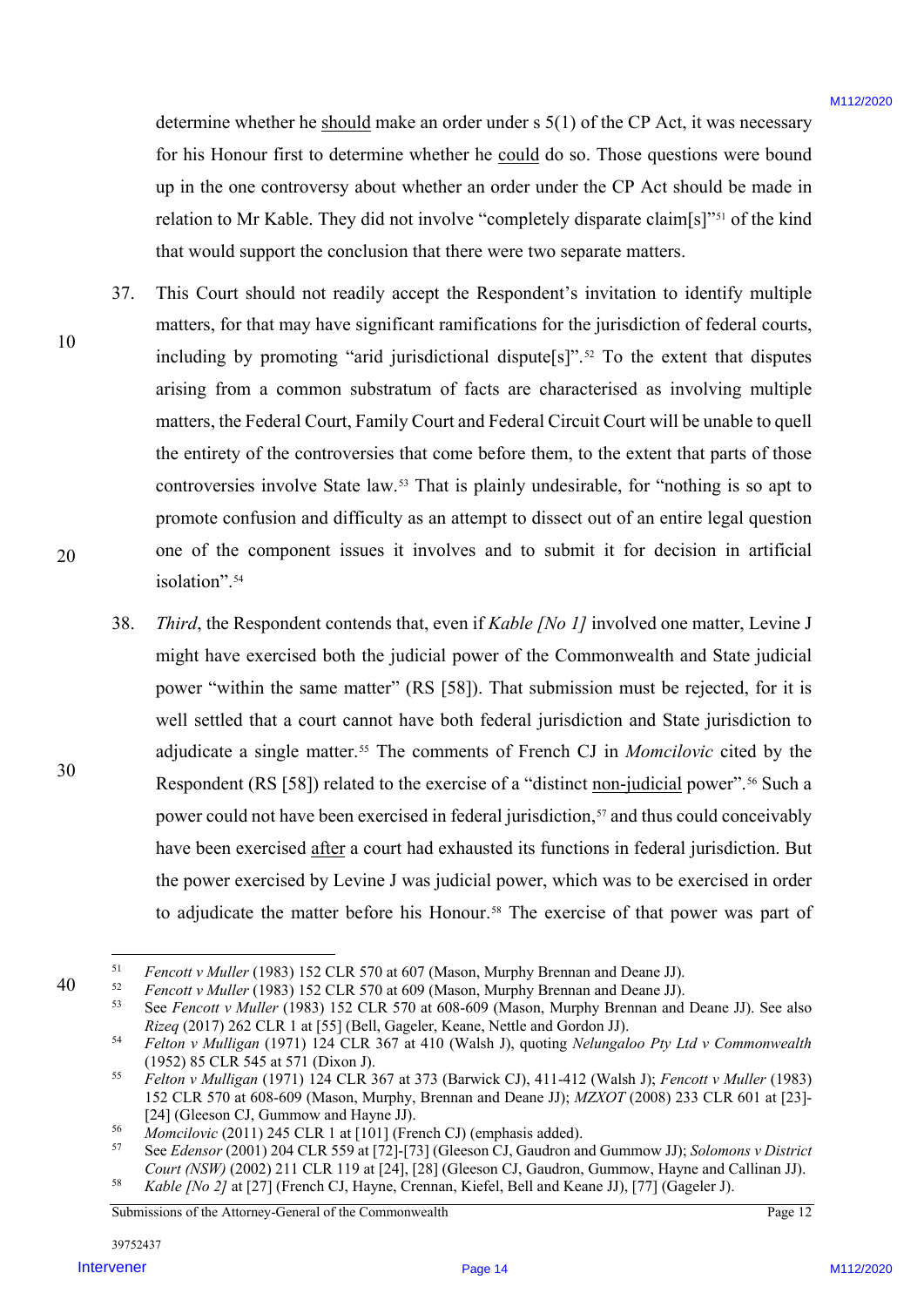Levine J's functions in federal jurisdiction, as opposed to a function to be exercised after those functions had been exhausted.

### *(ii) There is no relevant distinction between State and Commonwealth judicial power*

- 39. Alternatively, even if Levine J was exercising State judicial power in making the order under the CP Act, there is no relevant distinction between that power and the judicial power of the Commonwealth which might provide a basis to distinguish *Kable [No 2]*. That is not to equate Commonwealth and State judicial power. As is explained in paragraphs 12 to 14 above, there is a distinction between the judicial power of the States and the judicial power of the Commonwealth. However, that distinction is referable to the source of the authority to exercise the power, and not to its character. So much is confirmed by *Rizeq*, where the plurality observed that "[t]he character of judicial power, as distinct from the source of the authority of a particular court to adjudicate a particular justifiable controversy, is unaffected by the source of the law that is to be applied".<sup>59</sup>
- 20 30 40. The Respondent has identified no basis for his submission that the judicial power of the Commonwealth is a "special species of judicial power" (RS [63]). Not only does that submission lack a basis in the text of the Constitution, or in any decisions of this Court that have explained the concept of "judicial power", it is contrary to the established proposition that the Constitution does not permit of "different grades or qualities of justice". <sup>60</sup> Once that is recognised, it follows that, if a State court could make an order for preventive detention under a State statute in the exercise of State judicial power, then if the same court, following relevantly the same judicial process, makes the same order under a relevantly identically Commonwealth statute, that should involve an exercise of Commonwealth judicial power. There is no principled basis for any different conclusion. I some J's furctions in federal production, as opposed on a function to be every set of the secondary of the secondary of the secondary of the secondary of the secondary of the secondary of the secondary of the secondary
	- 41. The Respondent has not identified any aspect of Ch III that might warrant the conclusion that a power to order the detention of a person after the expiry of his or her sentence, based on an assessment of the risk of future offending by that person, is capable of being within the judicial power of the States, but not the judicial power of the Commonwealth. The only aspect tentatively identified by the Respondent is the separation of powers (RS [42], [63]). However, while the fact that there is no separation of powers at the State level

Submissions of the Attorney-General of the Commonwealth Page 13

40

 <sup>59</sup> *Rizeq* (2017) 262 CLR 1 at [53] (Bell, Gageler, Keane, Nettle and Gordon JJ) (emphasis added).

<sup>60</sup> *Kable [No 1]* (1996) 189 CLR 51 at 103 (Gaudron J); *Wainohu v New South Wales* (2011) 243 CLR 181 at [105] (Gummow, Hayne, Crennan and Bell JJ); *Condon v Pompano Pty Ltd* (2013) 252 CLR 38 at [123] (Hayne, Crennan, Kiefel and Bell JJ).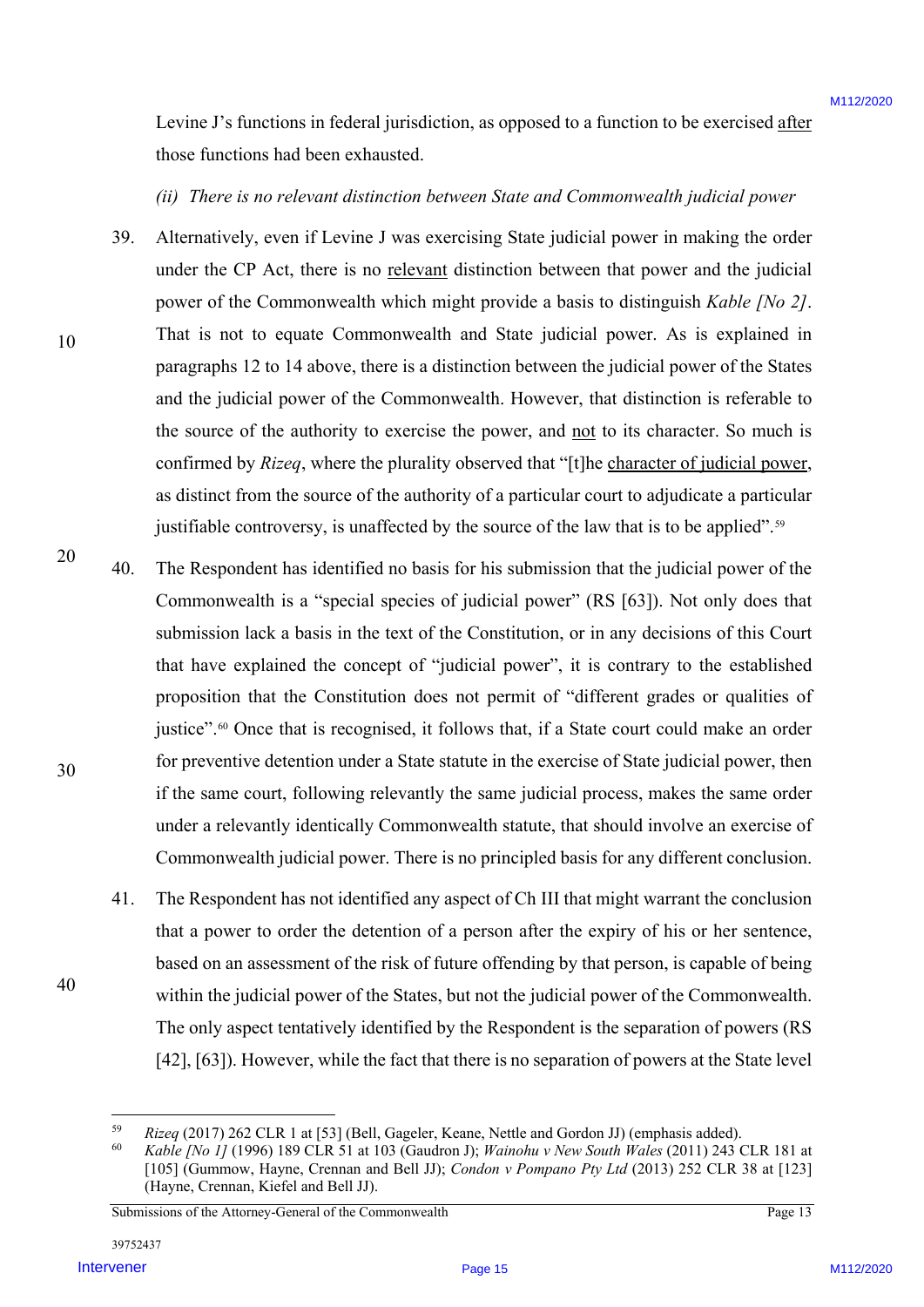explains why State courts can exercise power that is not judicial, it does not mean that there is some power properly described as "judicial power" when conferred by State law that is not "judicial power" when conferred by Commonwealth law. Accordingly, once it is accepted that the power conferred by Div 105A is judicial power, the separation of powers presents no obstacle to the validity of that Division.

### **(e) The observations of Gummow J**

10

20

42. Given the emphasis that the Respondent places on various *dicta* by Gummow J, it is desirable to say something further about his Honour's observations in *Fardon*.61 There are several reasons why this Court should not follow Gummow J's reasoning in that case.

- 43. *First*, Gummow J's reasoning turned on the proposition that, exceptional cases aside, the "involuntary detention of a citizen in custody by the State is permissible only as a consequential step in the adjudication of criminal guilt of that citizen for past acts".62 Preventive detention plainly cannot satisfy that requirement.<sup>63</sup> In formulating that proposition, Gummow J necessarily rejected the proposition that a power to impose involuntary detention in custody is permissible provided that it serves a non-punitive purpose.64 In doing so, his Honour drew directly on his dissenting reasons in *Al-Kateb*,65 which had been handed down only two months earlier. His Honour's reasoning therefore critically depended on his rejection of the distinction between detention for punitive and non-punitive purposes, that being a distinction that has been repeatedly endorsed by this Court (including by the majority in *Al-Kateb*, and in many cases in the 16 years since *Fardon* was decided).<sup>66</sup> explains with State contrie can everywise prover that is not judicial, it does <u>not</u> mean that<br>there is now power properly described as "suchical power" when conferred by the case of the state of the state of the state of
	- 44. *Second*, although Gummow J acknowledged that the list of exceptions to which reference was made in *Lim* is not closed,<sup>67</sup> his Honour did not identify any criteria to explain the exceptions, or give any reason for his Honour's statement that preventive detention by courts did not fall within the exceptions.68 With the exception of Gummow, Kirby and

30

Submissions of the Attorney-General of the Commonwealth Page 14

<sup>40</sup>

 <sup>61</sup> (2004) 223 CLR 575 at [68]-[89]; see also at [145] (Kirby J); *Thomas* (2007) 233 CLR 307 at [115] (Gummow and Crennan JJ), [353] (Kirby J).

 $\frac{62}{2004}$  (2004) 223 CLR 575 at [80]. That is how the basis for Gummow J's judgment is characterised in RS [44].

<sup>63</sup> *Fardon* (2004) 223 CLR 575 at [84]. 64 *Fardon* (2004) 223 CLR 575 at [81]-[82].

<sup>65</sup> *Fardon* (2004) 223 CLR 575 at [81] footnote 146, citing *Al-Kateb* (2004) 219 CLR 562 at [137]-[139].

 $^{66}$  See the cases cited in footnote 25 above.

<sup>67</sup> *Fardon* (2004) 223 CLR 575 at [83].

<sup>68</sup> *Fardon* (2004) 223 CLR 575 at [83].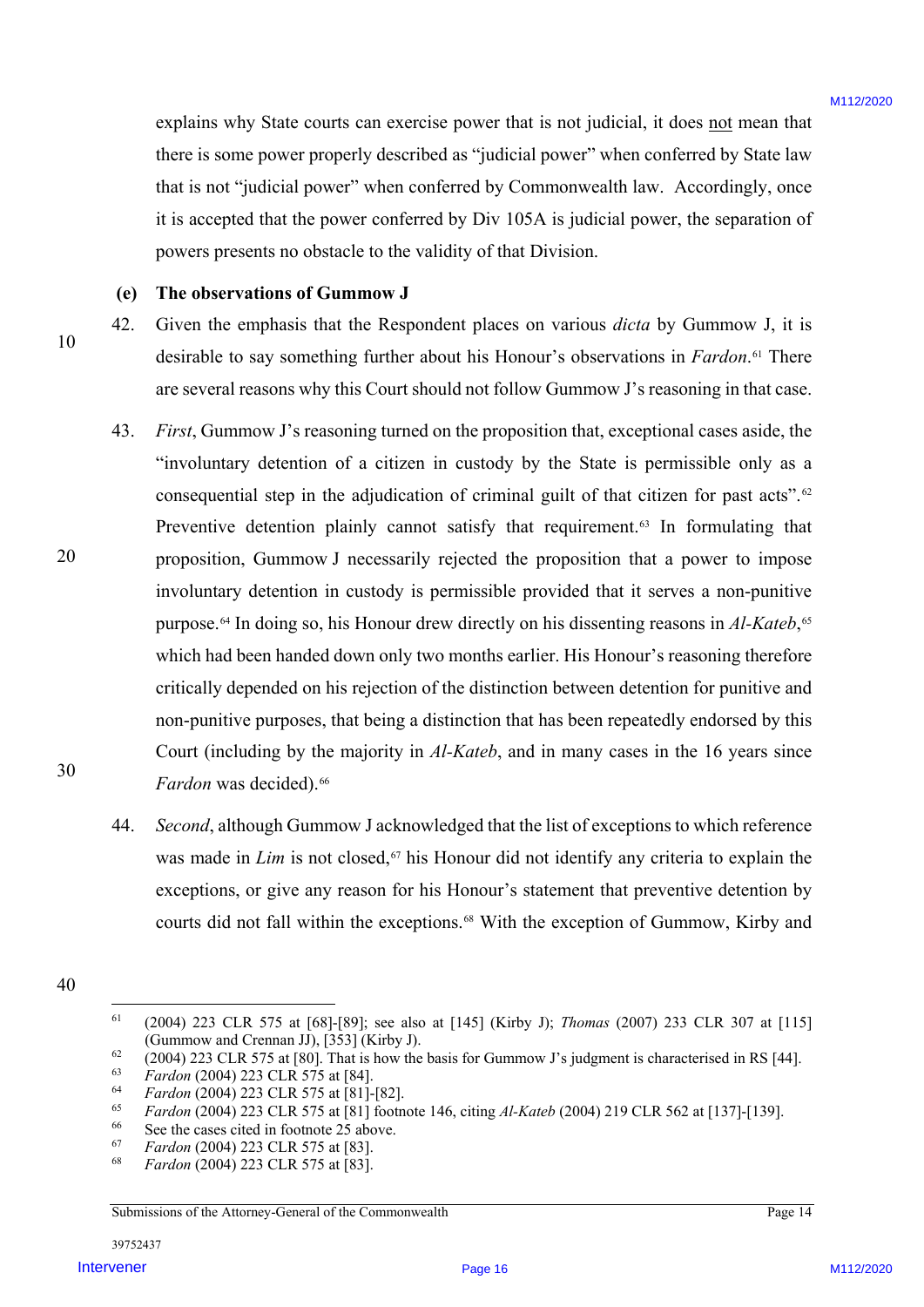Crennan JJ in *Thomas*,<sup>69</sup> no other member of this Court has subsequently endorsed Gummow J's exclusion of preventive detention by courts from the list of exceptions. In particular, in *South Australia v Totani*,70 on which the Respondent places some emphasis (RS [51]), neither Hayne J nor Kiefel J endorsed that aspect of Gummow J's reasoning in *Fardon*.<sup>71</sup>

45. *Third*, Gummow J's reasoning did not command the support of a majority of the High Court in *Fardon*. Most clearly, McHugh J held that, when determining an application to hold a person in preventive detention, the Supreme Court was exercising judicial power of a kind that could have been conferred by the Commonwealth.72 Both Gleeson CJ and Hayne J expressly reserved their position on that point.<sup>73</sup> However, Gleeson CJ subsequently endorsed McHugh J's view,<sup>74</sup> while Hayne J's reasons are irreconcilable with acceptance of Gummow J's approach, because his Honour said that:<sup>75</sup> Crement JF in 216 procas,<sup>36</sup> m other remeter of this Court ins subsequently endomed<br>
Commonweal 2 socialized of procedure detection by courts beat det in to concept<br>at a minimal page 17 minimal and proceedure of the conc

[in deciding] whether legislation requiring a federal court to determine whether a person previously found guilty of an offence should be detained beyond the expiration of the sentence imposed … would purport to confer a non-judicial function on that court … much may turn on the particular terms and operation of the legislation in question.

46. That reasoning is fundamentally at odds with Gummow J's view that such legislation could never be valid because the vice was in "the nature of the outcome".76 Finally, while Callinan and Heydon JJ did not directly address whether the Commonwealth could itself enact a preventive detention regime, their Honours did hold that "it is valid to confer powers on both non-judicial and judicial bodies to authorise detention" for non-punitive purposes.77 Their Honours' reasoning therefore turned on the very dichotomy between punitive and non-punitive detention that Gummow J had rejected.

40

30

10

 <sup>69</sup> *Thomas* (2007) 233 CLR 307 at [115] (Gummow and Crennan JJ), [353] (Kirby J).

<sup>70</sup> (2010) 242 CLR 1 (*Totani*).

<sup>71</sup> See *Totani* (2010) 242 CLR 1 at [208]-[210] (Hayne J), [472] (Kiefel J).

Fardon (2004) 223 CLR 575 at [34]. It is not clear on what basis the Respondent submits that McHugh J "was only addressing the sufficiency of the statutory standards to be applied in the exercise of judicial power" (RS [51]). His Honour held in [34] that "when determining an application under the Act, the Supreme Court is exercising judicial power", and that the question whether an order should be made under the Act would "constitute a 'matter' that could be conferred on or invested in a court exercising federal jurisdiction".<br>Fardon (2004) 223 CLR 575 at [18] (Gleeson CJ), [196]-[197] (Hayne J).<br>The grape of 2007) 222 CLR 207 at [15]

<sup>74</sup> *Thomas* (2007) 233 CLR 307 at [15].

<sup>75</sup> *Fardon* (2004) 223 CLR 575 at [197]. The quote in RS [46] from Hayne J's judgment in *Al-Kateb* does not assist the respondent, because in that passage Hayne J was concerned with the infliction of "punishment". The passage says nothing about detention for a non-punitive purpose. Further, Hayne J's reasons in *Totani* do not assist the respondent, because those reasons did not endorse (or address) Gummow J's statement that preventive detention by courts did not fall within the exceptions (cf RS [51]).

<sup>&</sup>lt;sup>76</sup> *Fardon* (2004) 223 CLR 575 at [85]; see also at [106].<br><sup>77</sup> *Fardon* (2004) 223 CLB 575 at [214] [217]

<sup>77</sup> *Fardon* (2004) 223 CLR 575 at [214]-[217].

Submissions of the Attorney-General of the Commonwealth Page 15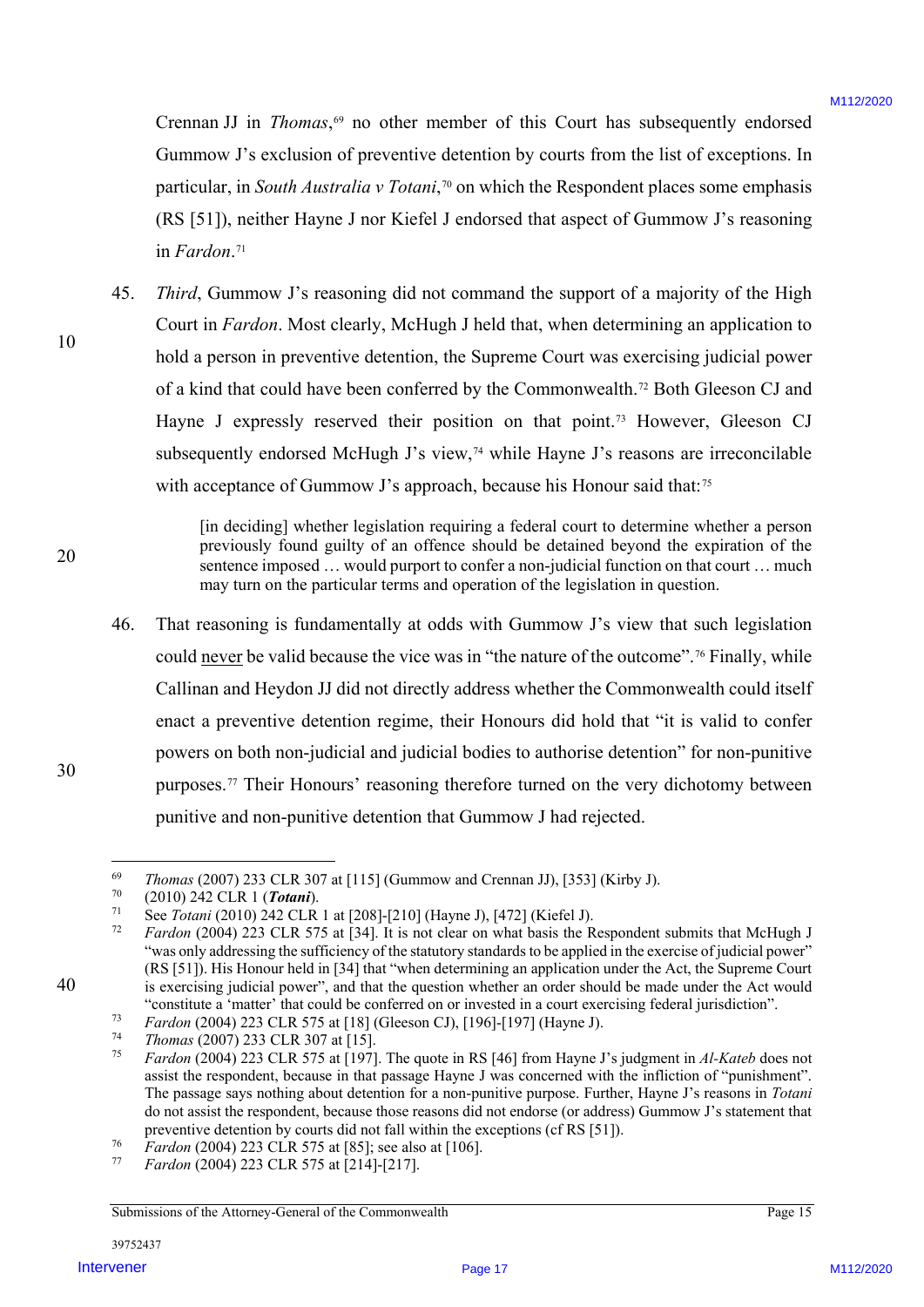47. *Fourth*, the reasons given by Gummow J erroneously convert a statement made by Brennan, Deane and Dawson JJ in *Lim* as a reason why the executive could not detain for a punitive purpose into a broader proposition that would preclude any detention for non-punitive purposes under Commonwealth law, whether imposed by the executive or the courts (subject only to exceptions of the kind identified in *Lim*).78 In that way, separation of powers principles are recast to deny to all three arms of government the power to detain for non-punitive purposes.

## **C. APPLICATION TO DIVISION 105A OF THE CODE**

48. The features of the scheme in Div 105A of the Code support the conclusion that the power conferred on the Supreme Court by s 105A.7 is within the judicial power of the Commonwealth. That is so because, as noted in paragraph 24 above, the relevant questions are: (i) whether the power can be shown to be directed to a purpose other than to punish for a breach of the law; and, if so (ii) whether, having regard to ordinary principles governing the separation of powers, the power is properly characterised as judicial power.

### **(a) Division 105A has a non-punitive purpose**

- 49. The fact that a law involves the infliction of involuntary hardship or detriment by the state — including by requiring detention in custody — does not necessarily mean that the purpose of that law is to punish.79 While the detention of a person in custody by the state will ordinarily permit an inference to be drawn that the purpose of the detention is punitive in the absence of some other justification,<sup>80</sup> that inference will not be available where the legislature provides a reason for detention that is "consonant with a nonpunitive purpose".<sup>81</sup> Such a purpose must be identified as a matter of construction.<sup>82</sup> 47. Fourier), the tensons given by Gurumov J entertowely convert a statement multiple Economic or the David Baroline of the control or the control or the control or the control of the control of the control of the control
	- 50. The determination whether detention is imposed for a punitive purpose is a task that has been performed by this Court on many occasions,<sup>83</sup> including in relation to powers to

20

30

<sup>40</sup>

<sup>&</sup>lt;sup>78</sup> *Fardon* (2004) 223 CLR 575 at [83].<br><sup>79</sup> See *Fardon* (2004) 223 CLR 575 at 1

<sup>79</sup> See *Fardon* (2004) 223 CLR 575 at [34] (McHugh J); *Re Woolley* (2004) 225 CLR 1 at [17] (Gleeson CJ); *Minogue v Victoria* (2019) 93 ALJR 1031 at [31] (Gageler J).

<sup>80</sup> *Falzon* (2018) 262 CLR 333 at [24] (Kiefel CJ, Bell, Keane and Edelman JJ).

<sup>81</sup> *Falzon* (2018) 262 CLR 333 at [24] (Kiefel CJ, Bell, Keane and Edelman JJ).

<sup>82</sup> See *Re Woolley* (2004) 225 CLR 1 at [57]-[61] (McHugh J); *Falzon* (2018) 262 CLR 333 at [33] (Kiefel CJ, Bell, Keane and Edelman JJ).

<sup>83</sup> See *Lim* (1992) 176 CLR 1 at 32 (Brennan, Deane and Dawson JJ); *Behrooz* (2004) 219 CLR 486 at [21] (Gleeson CJ); *Al-Kateb* (2004) 219 CLR 562 at [45] (McHugh J), [266]-[268] (Hayne J; Heydon J agreeing), [291] (Callinan J); *Falzon* (2018) 262 CLR 333 at [33] (Kiefel CJ, Bell, Keane and Edelman JJ).

Submissions of the Attorney-General of the Commonwealth Page 16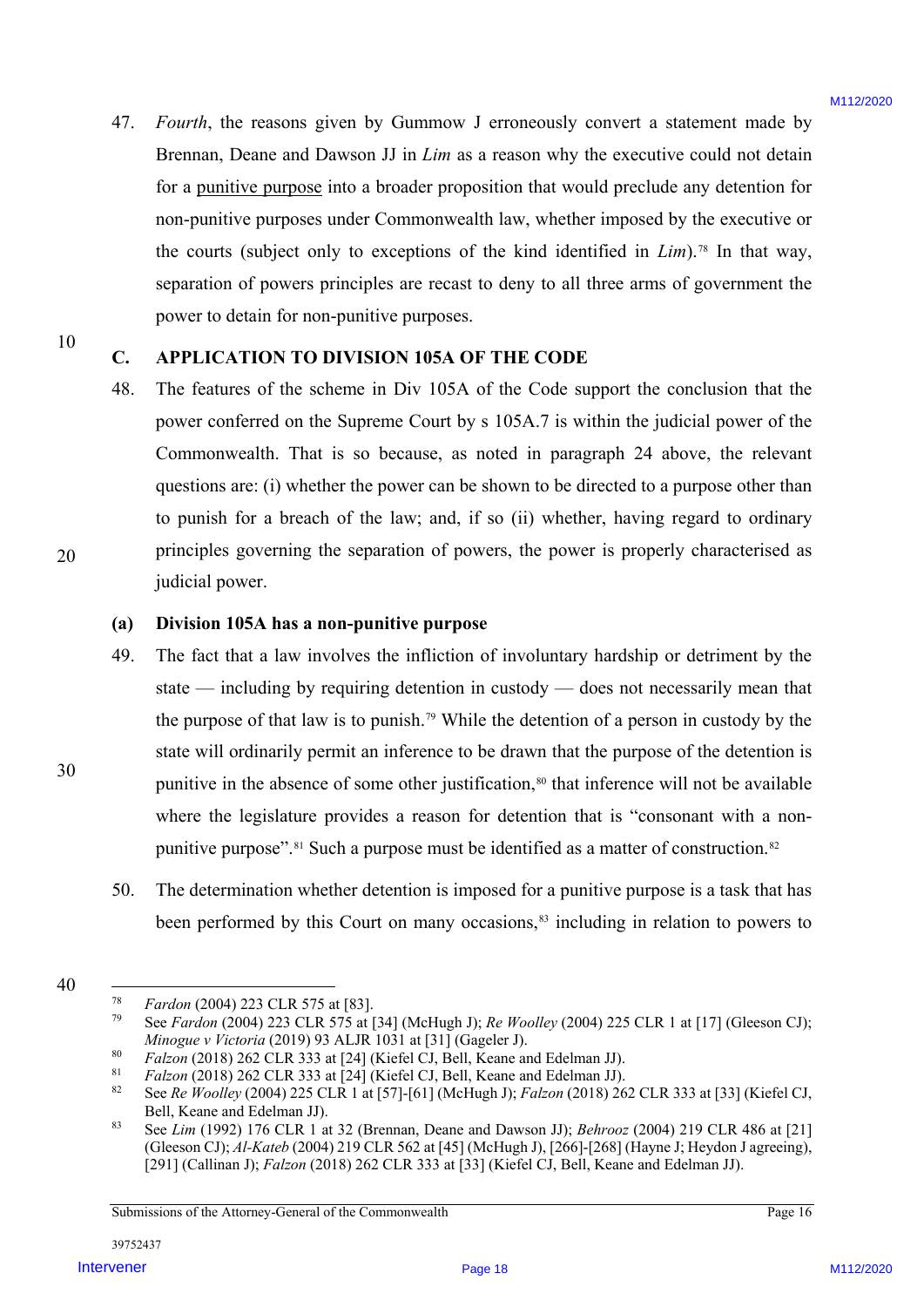order the detention of a person after the expiry of his or her sentence on the basis of an assessment of the risk of future offending by that person.84 The following features of Div 105A demonstrate a purpose for the detention that results from a CDO that is sufficient to displace any inference that the purpose of that detention is punitive (cf RS [25]).

- 51. *First*, the object of Div 105A, as stated in s 105A.1, is "to ensure the safety and protection of the community by providing for the continuing detention of terrorist offenders who pose an unacceptable risk of committing serious Part 5.3 offences if released into the community". That object is plainly directed to the protection of the community.
- 52. *Second*, under s 105A.7(1), the Supreme Court may only make a CDO in relation to a terrorist offender if it is "satisfied to a high degree of probability, on the basis of admissible evidence, that the offender poses an unacceptable risk of committing a serious Part 5.3 offence if the offender is released into the community" and that "there is no other less restrictive measure that would be effective in preventing the unacceptable risk". Thus, a CDO can only be made where there is both an unacceptable risk to the community<sup>85</sup> and no effective means of preventing that unacceptable risk which is less restrictive than an order for detention in custody. The criteria for the making of a CDO are therefore tailored to the non-punitive object identified in s 105A.1.
- 30 40 53. *Third*, in determining whether it is satisfied of the criterion in s 105A.7(1)(b), the Supreme Court must have regard to the matters identified in s 105A.8(1), which include the safety and protection of the community (s  $105A.8(1)(a)$ ), reports about the risk of the offender committing a serious Pt 5.3 offence if released into the community  $(s 105A.8(1)(b)$  and  $(c)$ ), any report about the extent to which the offender can be managed in the community (s 105A.8(1)(d)), and any treatment or rehabilitation programs in which the offender has had an opportunity to participate (s  $105A.8(1)(e)$ ). All of those matters reinforce that the task to be undertaken by the Court is one of assessing future risk, and is not directed to imposing punishment for past acts. order the identitive of a person after the expiry of his or he scrittents to the loss of an<br>association of the risk of function fluid person. This calculation is the collection of the collection<br>of the risk of function of
	- 54. *Fourth*, the Minister must apply for review of a CDO at least annually (s 105A.10). A CDO may also be reviewed at other times if, on the application of the offender, the Court

10

<sup>84</sup> See *Fardon* (2004) 223 CLR 575 at [34] (McHugh J), [219] (Callinan and Heydon JJ).

The connection between the prevention of serious terrorism offences and the protection of the community was recognised by this Court in *Thomas* (2007) 233 CLR 307 at [145] (Gummow and Crennan JJ; Gleeson CJ agreeing), [438]-[439] (Hayne J), [647] (Heydon J).

Submissions of the Attorney-General of the Commonwealth Page 17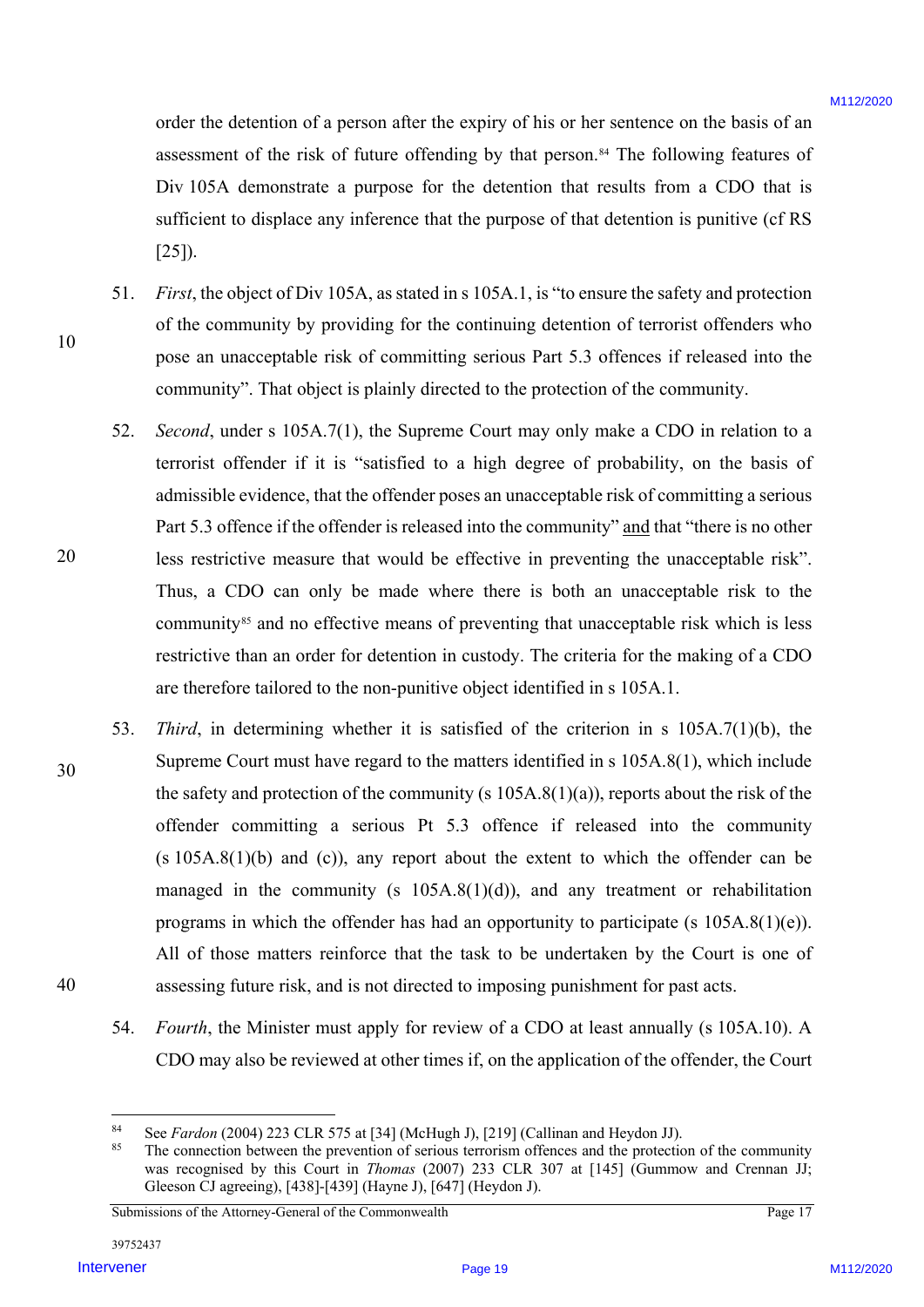is satisfied that there are new facts or circumstances that would justify reviewing the order, or that it would otherwise be in the interests of justice to do so (s 105A.11). On an application for review of a CDO, the Court must revoke the CDO unless it is once again satisfied to a high degree of probability, on the basis of admissible evidence, that the offender poses an unacceptable risk of committing a serious Pt 5.3 offence if released into the community, and that there is no other less restrictive measure that would be effective in preventing the unacceptable risk (s 105A.12(4) and (5)). The Minister again bears the onus of satisfying the Court of those matters (s 105A.12(6)).

- 55. The conclusion that the power in s 105A.7 is conferred for a non-punitive purpose is not undermined by the fact that an application for a CDO may only be made in relation to a person who has in the past been convicted of particular types of serious offence, and who is detained in custody at the time the application is made (s 105A.3(1)) (cf RS [31]). Indeed, that connection with an "anterior conviction by the usual judicial process" was treated as a matter that supported validity in *Fardon*.<sup>86</sup> Given that this factor significantly limits the circumstances in which preventive detention can occur, it would be surprising if it did otherwise. is sub-fired firal three ane rease facts or circumstances fital sound partify reviewing the<br>endot of their Would of the wind and the linetarcties of during the state of the CDA and it for the state and<br>sample and it was a
	- 56. Nor is that conclusion undermined by the fact that the detention is in a prison (cf RS [31]). Under s 105A.4(1), a person who is detained in prison under a CDO must, as far as reasonably possible, be treated in a way that is appropriate to his or her status as a person who is not serving a sentence of imprisonment. And, under s 105A.4(2), such a person must not be accommodated or detained in the same area of the prison as persons who are serving sentences of imprisonment unless that is necessary, or the person elects to be so accommodated or detained.
	- 57. The Respondent's submission that part of the purpose of imposing punishment is often to protect the community (RS [28]-[29]) does not assist him. It is true that one of the purposes of imposing punishment will often be to protect the community.87 But it does not follow from the premise that punishment may have a protective purpose that the

30

40

20

 <sup>86</sup> *Fardon* (2004) 223 CLR 575 at [108] (Gummow J); see also *Vella* (2019) 93 ALJR 1236 at [176] (Gageler J). Nor does the selection of a past conviction as the factum upon which legislation operates support the conclusion that the legislation increases the punishment for the past offence that led to that conviction: see *Falzon* (2018) 262 CLR 333 at [48] (Kiefel CJ, Bell, Keane and Edelman JJ), [89] (Gageler and Gordon JJ), [93]-[94] (Nettle J).

<sup>87</sup> See *Veen v The Queen [No 2]* (1988) 164 CLR 465 at 476 (Mason CJ, Brennan, Dawson and Toohey JJ); *Fardon* (2004) 223 CLR 575 at [69]-[70] (Gummow J); *Pollentine v Bliejie* (2014) 253 CLR 629 at [44] (French CJ, Hayne, Crennan, Kiefel, Bell and Keane JJ).

Submissions of the Attorney-General of the Commonwealth Page 18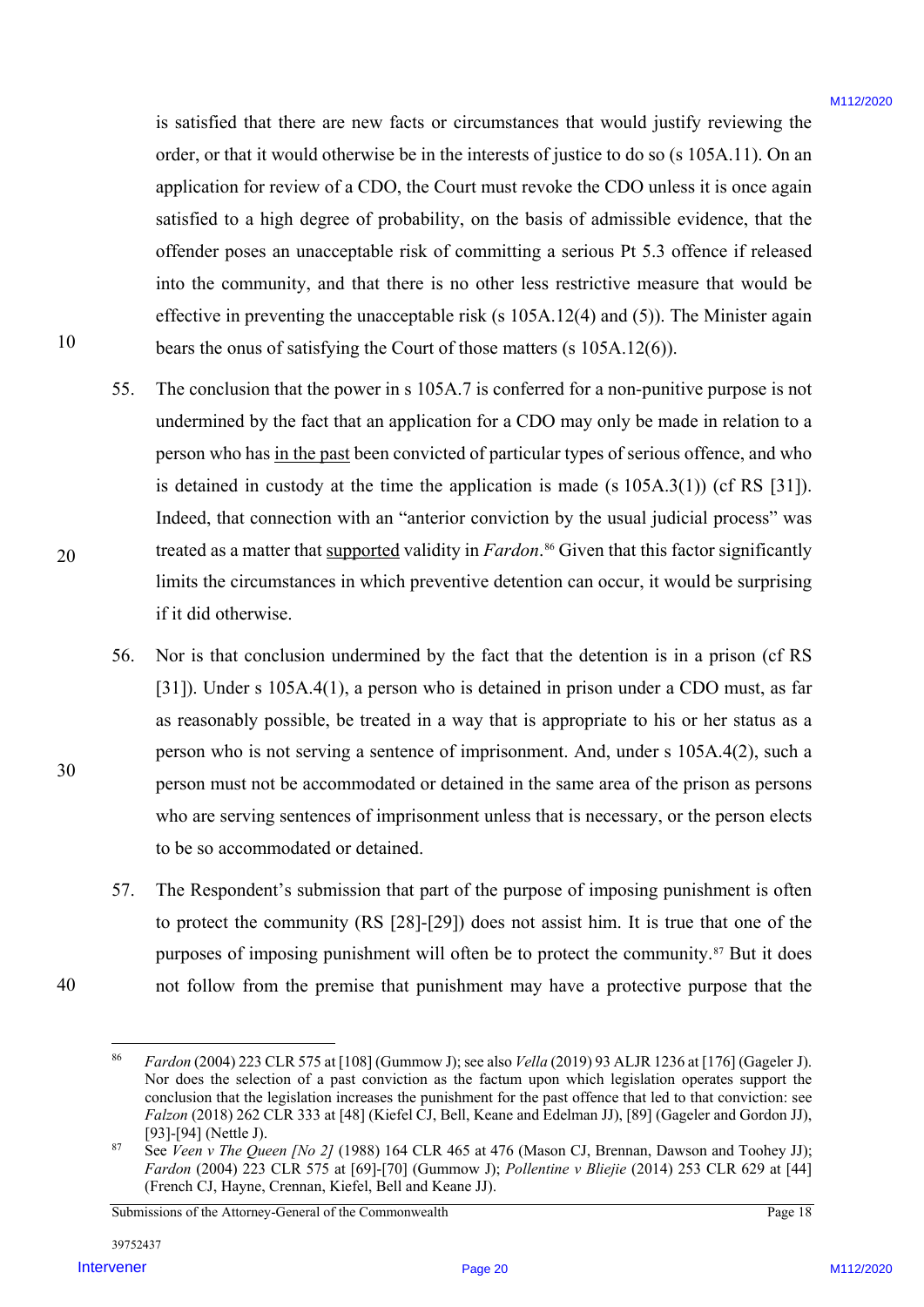reverse is true, such that detention for a protective purpose necessarily involves punishment. That evidently is not the case, as mandatory quarantine to prevent the spread of an infectious disease illustrates.

### **(b) Division 105A is properly characterised as conferring judicial power**

- 58. For the following reasons, the power conferred on the Supreme Court by s 105A.7 of the Code is properly characterised as judicial power. It is not relevantly distinguishable from the scheme held in *Kable [No 2]* to confer judicial power,<sup>88</sup> and it also shares the features relied on in *Thomas* when characterising the power at issue in that case as judicial power (being a power to issue control orders with respect to terrorist offenders).89
- 59. *First*, the power to make a CDO is conferred on a court (s 105A.7(1)). It has long been recognised that the character of a power may be affected by the character of the repository of the power.<sup>90</sup>
- 60. *Second*, the criteria of which the Court must be satisfied before making a CDO (s 105A.7(1)) are sufficiently certain to be capable of judicial application.<sup>91</sup>
- 61. *Third*, in determining whether to exercise the power to make a CDO, the Court will act judicially and afford the offender procedural fairness.<sup>92</sup> A CDO can only be made following an *inter partes* hearing, in which the rules of evidence and procedure apply (s 105A.13), and in which the offender has the opportunity to examine and cross-examine witnesses and make submissions (s 105A.14). The Court may make orders ensuring that the offender has a legal representative (s 105A.15A), as occurred in this case. The **IFERD SET THE SET THE UNITED SET THE SET THE SET THE SET THE SET THE SET THE SET THE SET THE SET THE SET THE SET THE SET THE SET THE SET THE SET THE SET THE SET THE SET THE SET THE SET THE SET THE SET THE SET THE SET THE**
- 30

40

20

 <sup>88</sup> *Kable [No 2]* (2013) 252 CLR 118 at [27] (French CJ, Hayne, Crennan, Kiefel, Bell and Keane JJ), [63],  $[73]$  (Gageler J).

<sup>89</sup> *Thomas* (2007) 233 CLR 307 at [30] (Gleeson CJ; Heydon J agreeing), [598]-[599] (Callinan J; Heydon J agreeing); see also *Vella* (2019) 93 ALJR 1236 at [62] (Bell, Keane, Nettle and Edelman JJ), [159] (Gageler J). With one exception, it also shares the features relied on by McHugh J in *Fardon* when characterising the power at issue there as judicial power: see *Fardon* (2004) 223 CLR 575 at [34]; see also at [19] (Gleeson CJ). The one exception is that the scheme in *Fardon* allowed the court to make a "supervision order" as an alternative to making a continuing detention order or no order.

<sup>&</sup>lt;sup>90</sup> *R v Quinn; Ex parte Consolidated Foods Corporation* (1977) 138 CLR 1 at 6 (Gibbs J), 9-10 (Jacobs J), 18 (Aickin J); *R v Hegarty; Ex parte Salisbury City Corporation* (1981) 147 CLR 617 at 628 (Mason J; Gibbs CJ, Stephen and Wilson JJ agreeing), 631-632 (Murphy J); *Pasini v United Mexican States* (2002) 209 CLR 246 at [12]-[13] (Gleeson CJ, Gaudron, McHugh and Gummow JJ), [51]-[52] (Kirby J).

<sup>&</sup>lt;sup>91</sup> See *Fardon* (2004) 223 CLR 575 at [22] (Gleeson CJ), [34] (McHugh J), [225] (Callinan and Heydon JJ); *Vella* (2019) 93 ALJR 1236 at [62]-[63], [86]-[89] (Bell, Keane, Nettle and Edelman JJ).

<sup>92</sup> See *Fardon* (2004) 223 CLR 575 at [19] (Gleeson CJ), [34] (McHugh J), [93]-[98], [115] (Gummow J), [220]-[224] (Callinan and Heydon JJ); *Vella* (2019) 93 ALJR 1236 at [62], [83] (Bell, Keane, Nettle and Edelman JJ).

Submissions of the Attorney-General of the Commonwealth Page 19